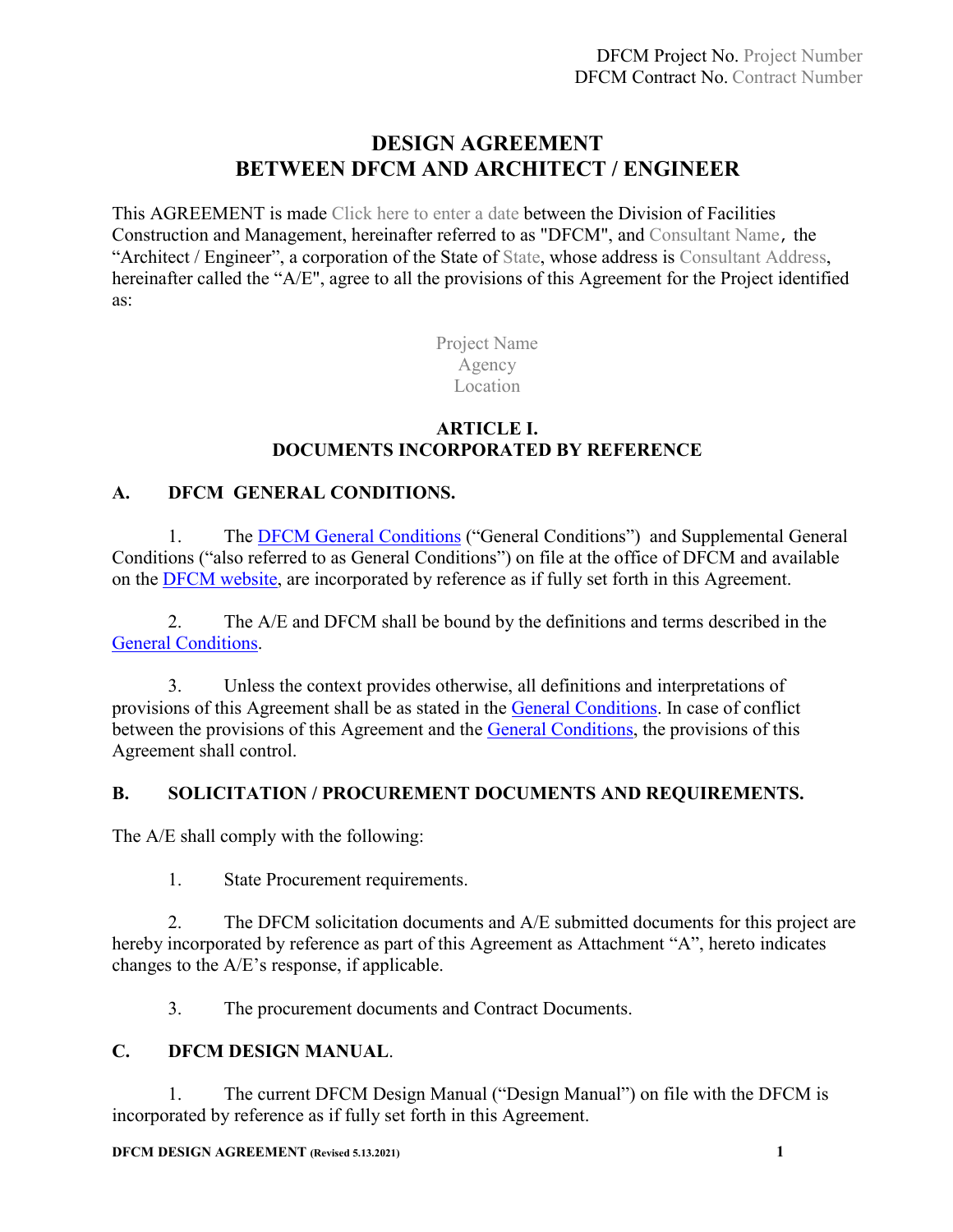2. The A/E and DFCM shall be bound by the definitions and terms described in the Design Manual.

# **D. ATTACHMENTS TO THIS AGREEMENT**

All attachments to this Agreement are incorporated by reference as if fully set forth in this Agreement. Unless the context requires otherwise, any reference in this Agreement to an "Attachment" means such an incorporated by reference attachment to this Agreement.

## **E. HIERARCHY OF DOCUMENTS.**

In case of conflict, the following documents supersede each other in accordance with the following respective hierarchy:

- 1. Codes and applicable law;
- 2. The attachments hereto;
- 3. The solicitation documents issued by DFCM for the selection of the A/E;
- 4. Any response by A/E to the procurement documents attached to this Agreement;
- 5. The body of this Agreement;
- 6. The [General Conditions;](https://dfcm.utah.gov/construction-management/#documents) and
- 7. The Design Manual.

## **ARTICLE II. GENERAL REQUIREMENTS**

**A. GENERAL OBJECTIVES.** The objectives of the Work under this Agreement include, but are not limited to the following:

1. Comply with the requirements of the Predesign Program;

2. Provide designs that comply with applicable laws, codes, rules, regulations and quality requirements;

- 3. Comply with this Agreement including the [General Conditions](https://dfcm.utah.gov/construction-management/#documents) and Design Manual;
- 4. Meet the established Construction Budget in Attachment "A";
- 5. Maintain the Project Schedule in Attachment "A"; and
- 6. To work with DFCM and the Contractor to accomplish all these objectives.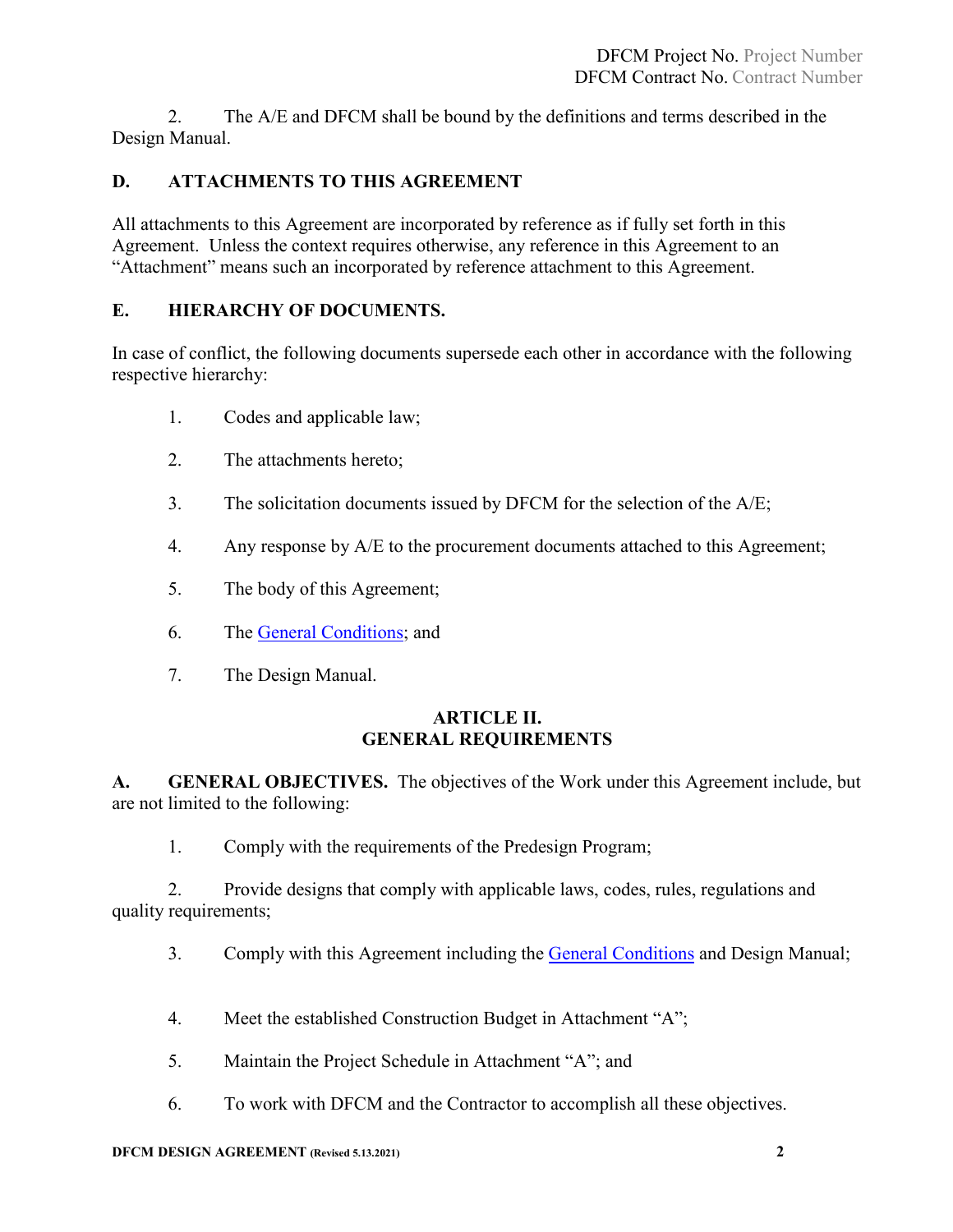**B. SCHEDULE.** Time is of the essence. The A/E shall commence and prosecute the work diligently so as to be in compliance with the Project Schedule in Attachment "A." However, the A/E shall not be responsible for failure to comply with the Project Schedule or any portion thereof to the extent such noncompliance is not due to the fault of the A/E or anyone for whom the A/E is liable.

**C. STANDARD OF CARE; RESPONSIBILITY.** The services of A/E and its Subconsultants, if any, shall be performed in accordance with and judged solely by the standard of care exercised by licensed members of their respective professions having substantial experience providing similar services on projects similar in type, magnitude and complexity to the Project that is the subject of this Agreement. The A/E shall be liable to the DFCM or the State of Utah for claims, liabilities, additional burdens, penalties, damages or third party claims (i.e. a Contractor claim against DFCM or the State of Utah), to the extent caused by errors or omissions that do not meet this standard of care.

**D. PUBLIC INFORMATION RELEASE.** A/E shall not make any public information release in connection with the Project without advance written permission of DFCM. A/E shall require of it's Subconsultants the same agreement to maintain the confidentiality of information. Notwithstanding this provision, the A/E does not need DFCM's consent to respond to any information release which is needed to defend the A/E's interest, or to the extent such public information release is protected by constitutional free speech rights.

**E. CONFLICT OF INTEREST.** A/E and the A/E's Subconsultants shall not have any member that has a conflict of interest that may reasonably affect the A/E or Subconsultants professional judgment in regard to the Project, unless such conflict is disclosed to the DFCM and approved by the DFCM in writing. It is the A/E's duty to enforce this provision with the Subconsultants.

1. **Use of "Sales Agents."** The A/E warrants that no person or selling agency has been employed or retained except as indicated in writing to DFCM.

**F. LAWS, CODES AND REGULATIONS.** A/E and its Subconsultants shall use their best efforts consistent with the Standard of Care stated herein to comply with laws, codes, rules, regulations, ordinances and quality requirements applicable to the Project as established by State statute, codes adopted by State law, administrative rule and/or deemed applicable to the Project pursuant the express terms of this Agreement including those documents incorporated by reference. A/E or DFCM may request, and will be granted, a meeting with the other to discuss any additional codes or requirements that are applicable to the Project. In the case of change(s) or conflicts in the applicable code requirements, laws, rules or regulations, during the work of the Scope of A/E's Services, when and if the A/E becomes aware of such change(s) or conflicts, the A/E shall promptly notify the DFCM in writing. If the DFCM determines that work that has already been properly performed must now be changed, such change will be considered additional work under this Agreement and the A/E shall then prepare all documents to comply with the needed change(s).

**G. ESTABLISH CONSTRUCTION BUDGET.** The A/E shall prepare a construction budget (including cost estimate) for each phase of work under this Agreement in accordance with the Design Manual.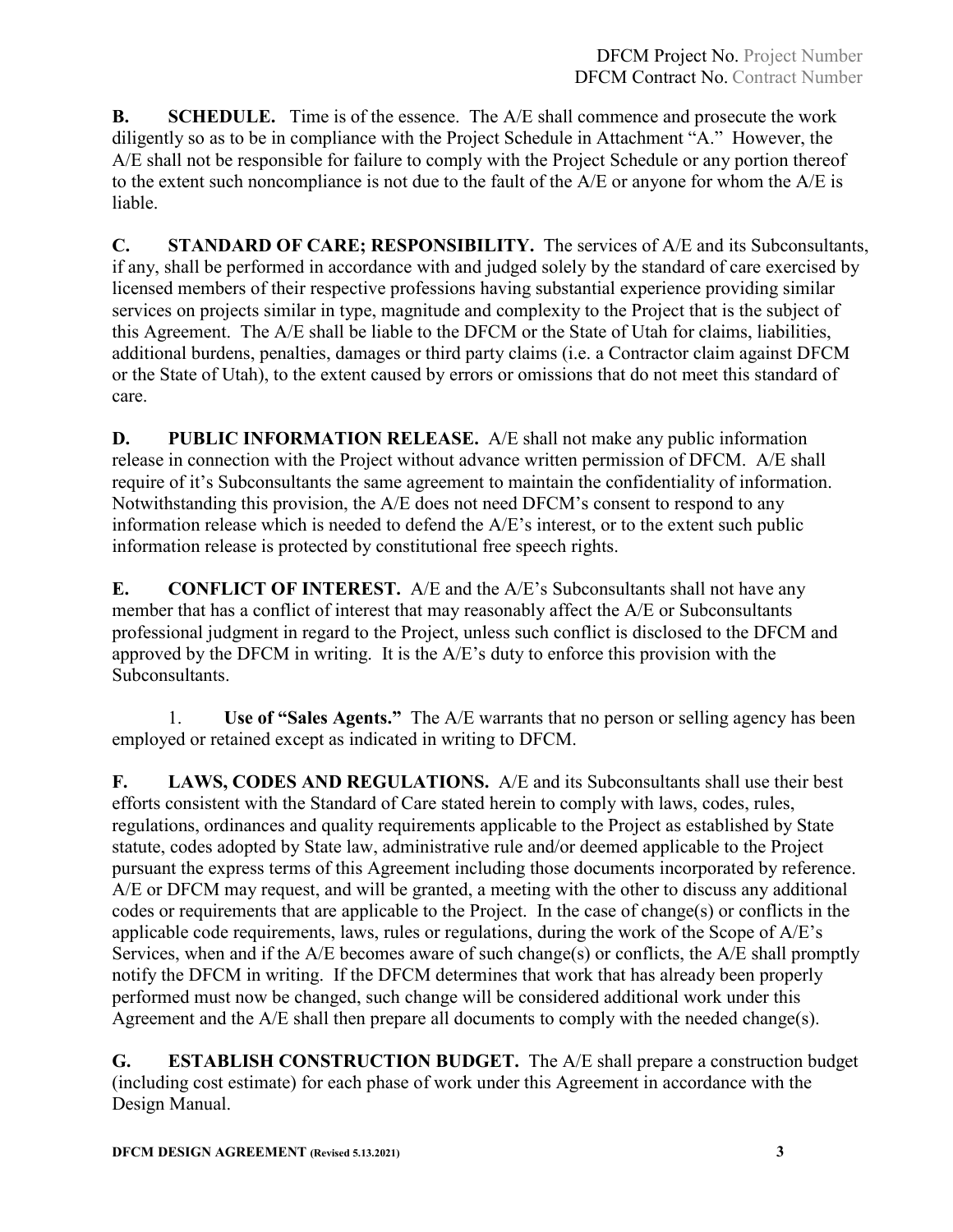**H. IF BIDS/PROPOSALS EXCEED CONSTRUCTION BUDGET.** If no acceptable bid or proposal is received within the Construction Budget, the DFCM in its sole discretion may elect any one or more of the following options:

1. Give written approval of an increase in the Construction Budget; and/or

2. Rebid or renegotiate the construction contract within a reasonable time; and/or

3. Revise the Project scope and/or quality as necessary to meet the Construction Budget; and/or

4. Abandon the Project and terminate this Agreement.

If the DFCM elects an option or options which does not abandon the Project, the A/E shall perform the A/E's services to implement the selected option or options at no additional cost to the DFCM.

**I. STAFFING.** The A/E shall maintain the human, physical and other resources reasonably necessary to timely meet its obligations under this Agreement.

**J. DFCM REVIEWS, LIMITATIONS.** The right of the DFCM or any entity/user to perform plan checks, plan reviews, other reviews and/or comment upon the work of the A/E, as well as any approval by the DFCM, shall not be construed as relieving the A/E from its professional and legal responsibility for services required under this Agreement. No review by the DFCM or any entity/user, approval or acceptance, or payment for any of the services required under this Agreement shall be construed to operate as a waiver by the DFCM of any right under this Agreement or of any cause of action arising out of the performance or nonperformance of this Agreement, and the A/E shall be and remain liable to the DFCM in accordance with applicable law for all damages to the DFCM caused by the A/E's acts, errors and/or omissions.

**K. USE OF PROTOTYPICAL DESIGNS OR DESIGNS PROVIDED BY DFCM.** A/E shall use prototypical designs or other design drawings, specifications or calculations provided by DFCM in the request for proposal. A/E shall recheck such designs and any other design data, drawings, specifications and calculations provided by DFCM. A/E shall correct any error or omission as deemed necessary thereafter, and shall be responsible therefore to the same extent as if such materials had been provided by A/E under this Agreement. A/E shall be provided with all change orders, proposed change orders, and clarifications, from previous projects that are applicable to this Project. A/E shall incorporate all pertinent material into the new plans and specifications. If A/E has provided design services to DFCM on previous projects and has designed buildings similar to the components of this Project, which are in A/E's charge, at the direction of DFCM, A/E shall modify and reuse existing design as much as possible. Where existing designs are being reused, drawings are required to conform to DFCM graphic/CAD standards unless prior written approval is given by DFCM.

**L. SUBCONSULTANTS.** The A/E shall be responsible and liable to the DFCM for the services of any Subconsultant of A/E. Any reference in this Agreement to Subconsultant shall refer to any subcontractor, consultant or subconsultant of the A/E at any tier. A/E shall, without additional expense to DFCM, be responsible for obtaining any business and professional licenses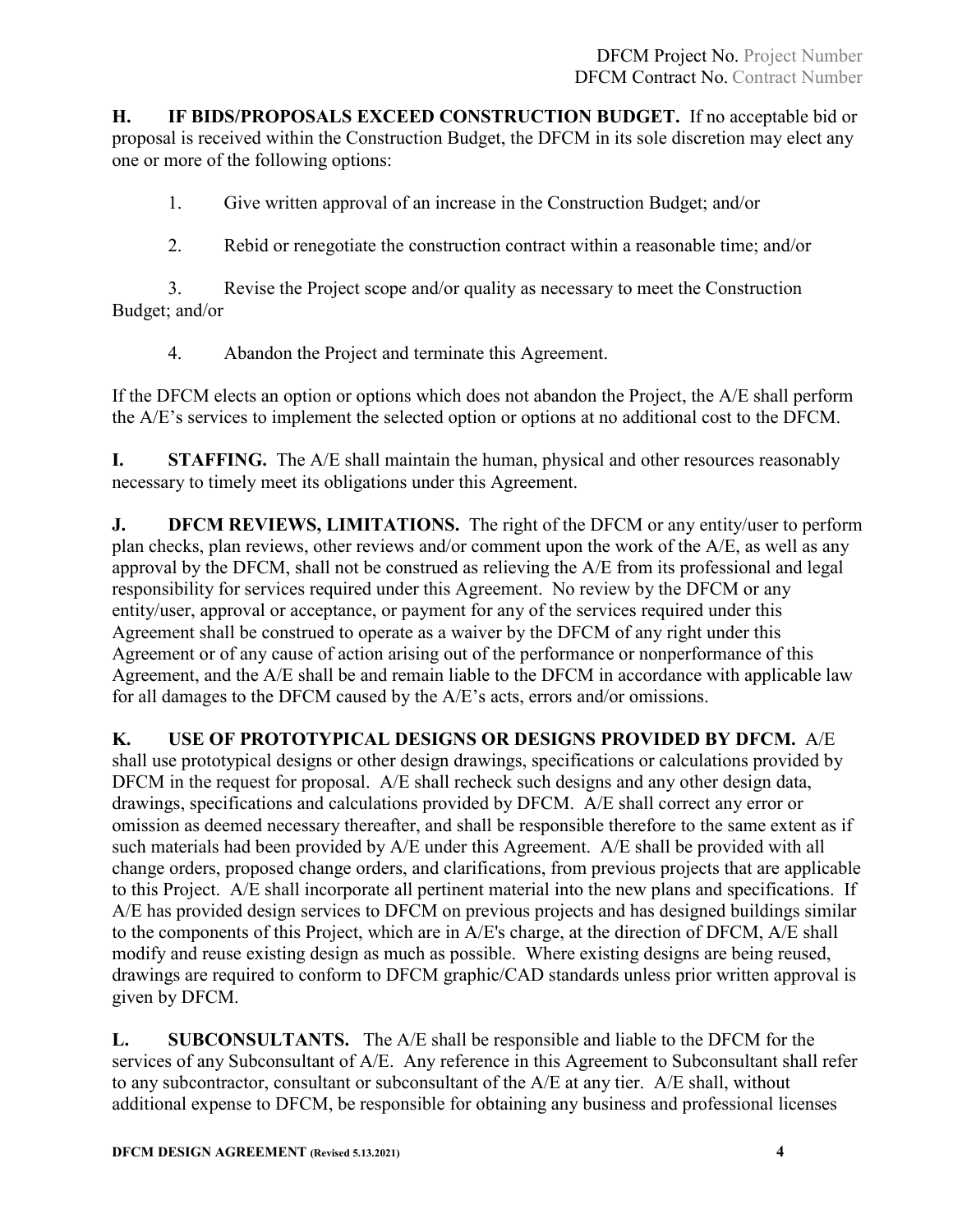and for complying with any applicable Federal, State, and local laws, codes, and regulations, as necessary for the performance of the A/E's services.

**M. HAZARDOUS MATERIALS.** The A/E shall comply with the [General Conditions](https://dfcm.utah.gov/construction-management/#documents) and Design Manual provisions regarding hazardous materials.

**N. DISCRIMINATION AND SEXUAL HARASSMENT PROHIBITED.** Pursuant to the laws of the State of Utah, the A/E, or any person acting on behalf thereof, will not discriminate against any employee or applicant for employment because of race, creed, color, sex, religion, ancestry or national origin. To the extent applicable, said persons will comply with all provisions of Executive Order No. 11246 dated September 24, 1965 and rules, regulations, orders, instructions, designations and other directives promulgated pursuant thereto. The A/E, or anyone for whose act the A/E may be liable, shall not act in any manner as would violate the laws, regulations and policies of the United States or the State of Utah prohibiting sexual harassment.

# **ARTICLE III. PROJECT TEAM.**

**A. DFCM REPRESENTATIVE**. The DFCM Representative is the person assigned by the Director of DFCM to manage the Project and is the sole person authorized to act on behalf of DFCM or the State of Utah.

# **B. A/E AND SUBCONSULTANTS.**

1. **Need DFCM Permission to Change Organizational Chart**. The A/E and Subconsultants have been selected to perform the services of this Agreement because of the skills and expertise of designated key personnel. Attachment "A" to this Agreement provides the organization chart of the A/E and Subconsultants. The identified persons and entities in the organizational chart cannot be changed without advance written approval by DFCM.

2. **A/E's Representative.** The A/E's Designated Representative identified in the organization chart is and shall be authorized to act on the A/E's behalf and bind the A/E in regard to the Project.

## **ARTICLE IV. DFCM RESPONSIBILITIES AND RIGHT TO EVALUATE A/E**

**A. DFCM RESPONSIBILITIES.** Unless otherwise expressly agreed herein, DFCM shall at its sole cost and expense shall:

- 1. Place advertisements for bids or proposals;
- 2. Conduct bid or proposal openings and interviews;

3. Timely provide and update A/E with available "public" information in DFCM's possession regarding the Project, including but not limited to, legal descriptions, topographic surveys, ALTA or other boundary surveys, utility surveys, record drawings, reports, project objectives, budgets, and other material requirements and limitations.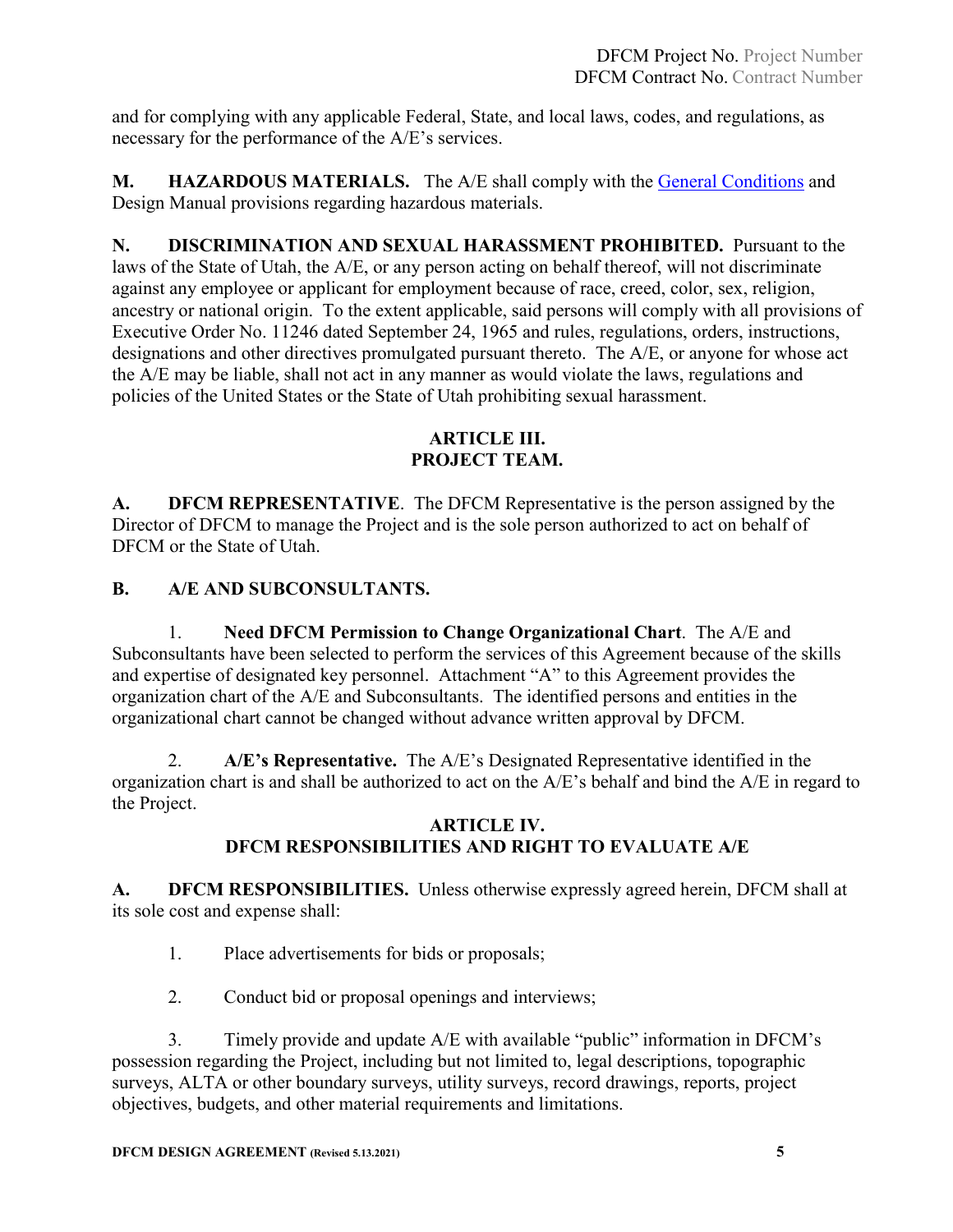4. Notify A/E of any known fault, known defect, or known deficiency in the Project, including but not limited to acts, errors, omissions, or inconsistencies in A/E's services and Deliverable Instruments of Service. Notwithstanding this provision, any failure to notify the A/E, shall not relieve the A/E of any responsibility or liability for such fault, defect or deficiency.

5. The DFCM Representative shall timely render decisions so as to avoid unreasonable delays in the orderly progress of the Project.

**B. PERFORMANCE EVALUATION OF A/E.** The DFCM may conduct a performance evaluation of the A/E's services, including specific personnel of A/E or any Subconsultant at any time. Results of any evaluation will be made available to the A/E upon request.

# **ARTICLE V. SCOPE OF A/E'S BASIC SERVICES.**

**A. IN GENERAL.** The A/E's Basic Services consist of those described in this Agreement, the [General Conditions,](https://dfcm.utah.gov/construction-management/#documents) and Design Manual, and include normal structural, mechanical, electrical, and architectural as well as other consulting services reasonably necessary to fulfill the A/E's duties under this Agreement. Any additional scope of service requirements are provided in Attachment "A" and the Design Manual.

1. **Incidental Services/Reimbursements.** Not included in the Basic Services are amounts to cover Direct and Reimbursable costs such as travel and printing. These costs are reimbursed at 1.05 % of cost and travel will be determined as per State Travel Guidelines.

a. **Travel/Lodging/Meals:** only for the members whose distance of travel from their office to the site is greater than 100 miles from the servicing office location:

i. Travel: flights shall be coach on commercial airlines; personnel vehicle use will be reimbursed at the current Federally allowed reimbursement rate per mile; and incidental travel (taxi, bus, airport long term parking only, and other ground transportation) submit an original receipt for each item (tips for taxi, baggage, etc. are not reimbursable);

ii. Lodging may be booked through the state and will be reimbursed at either the actual cost or the state rate (whichever is less). Tips for baggage, maid service, doormen, etc. are not reimbursable. The state rates are located on the [State Travel website.](http://fleet.utah.gov/state-travel-a/)

iii. For in-state travel, meal per diems are allowed at the state rate as identified on the [State Travel website](http://fleet.utah.gov/state-travel-a/) (tips and tax on meals are included in the per diem amount).

iv. For consultants traveling from out-of-state, meal per diems are allowed at the state rate as identified on the [State Travel website](http://fleet.utah.gov/state-travel-a/) (tips and tax on meals are included in the per diem amount).

b. **Miscellaneous**: e.g. express mail, photos, long distance calls. An original invoice must be submitted for each item.

**DFCM DESIGN AGREEMENT (Revised 5.13.2021) 6** Exceptions to the above shall be approved by the DFCM Director in writing.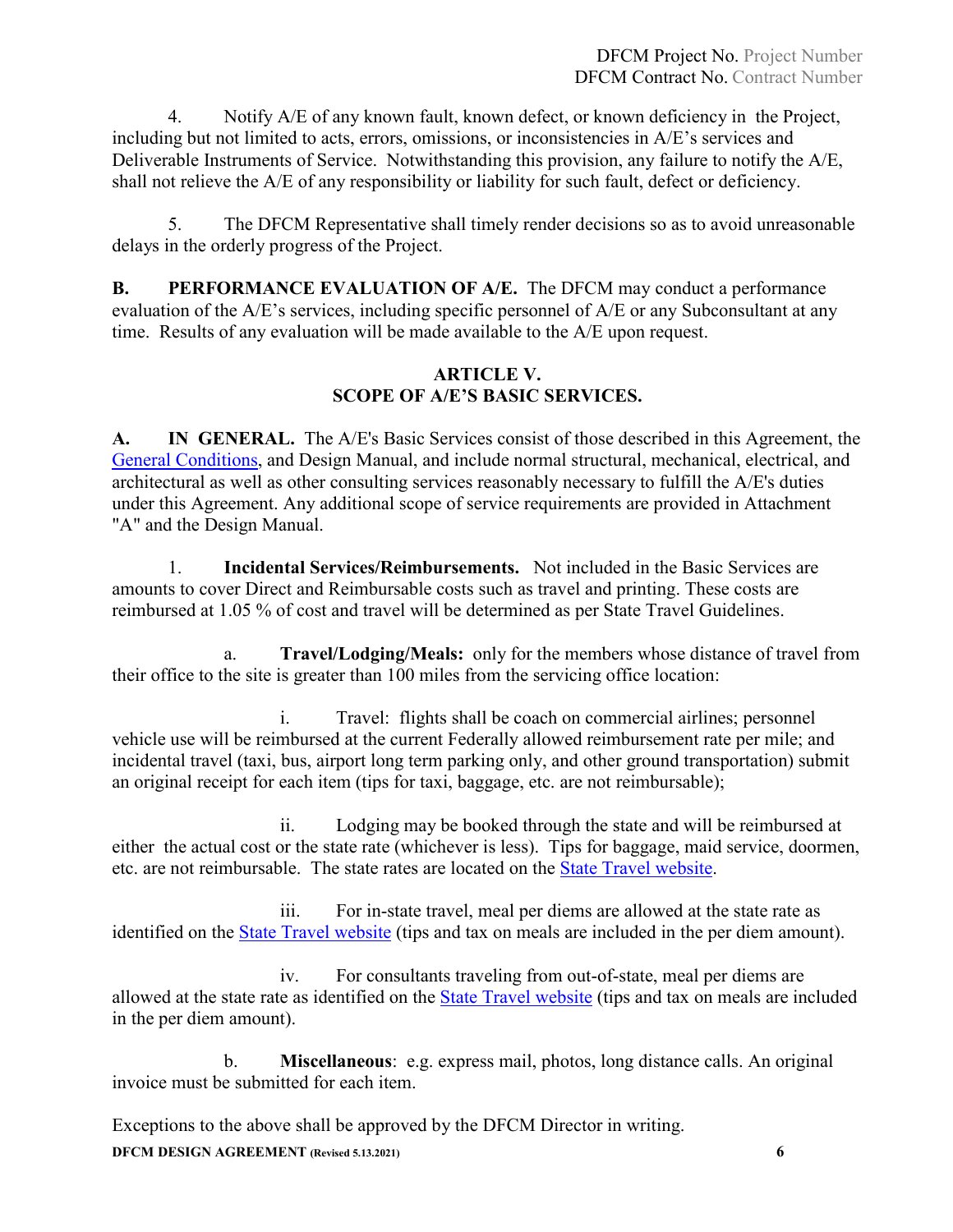2. **Direction from DFCM Representative Only**. A/E has neither the responsibility no the authority to accept directives or determinations from any person other than the DFCM Representative. The A/E shall not take any direction from the end User's of the Project, Contractor or any other third party's representative.

3. **Review Requests for Information**. The A/E shall review properly prepared and timely Requests for Information by the Contractor.

4. **Issue ASI's and Supplemental Drawings and Specifications.** If approved by the DFCM Representative, the A/E shall issue an ASI, and prepare, reproduce, and distribute supplemental and/or corrected drawings and/or specifications in response to Requests for Information by the Contractor.

# **B. SCHEMATIC DESIGN PHASE.**

1. **Review Program and Statement of Scope**. The A/E shall review the program or other "statement of scope" furnished by DFCM to ascertain the requirements of the Project and shall arrive at a mutual understanding of such requirements with the DFCM Representative. The term "program" as referred to in this Agreement shall be deemed to include any "statement of scope" provided by DFCM.

2. **Preliminary Evaluation**. The A/E shall provide a preliminary evaluation of DFCM's program, schedule and construction budget requirements.

# 3. **Documents and Drawings.**

a. Based on the mutually agreed upon program, or scope of work, schedule and construction budget requirements, the A/E shall prepare, for written approval by DFCM, Schematic Design Documents consisting of drawings and other documents illustrating the scale and relationship of Project components.

b. The Schematic Design Documents shall comply with this Agreement and the Design Manual.

c. The Schematic Design narrative shall include the A/E's proposed design and construction budget which shall be within the DFCM budget provided to the A/E.

4. **Alternative Approaches**. The A/E shall review with DFCM, alternative approaches to design and construction of the Project. Several options shall be submitted for DFCM's evaluation.

5. **Land Use Approval Assistance**. The A/E shall cooperate with DFCM in obtaining applicable permits, and land use approvals, so as to allow for construction of the Project. However, appearances as an expert as well as the preparation of necessary drawings, visual aids and any other design work solely prepared for an appearance with zoning boards or planning commissions or other governmental meetings or hearings, shall be considered as Additional Services, if not included in Attachment "A".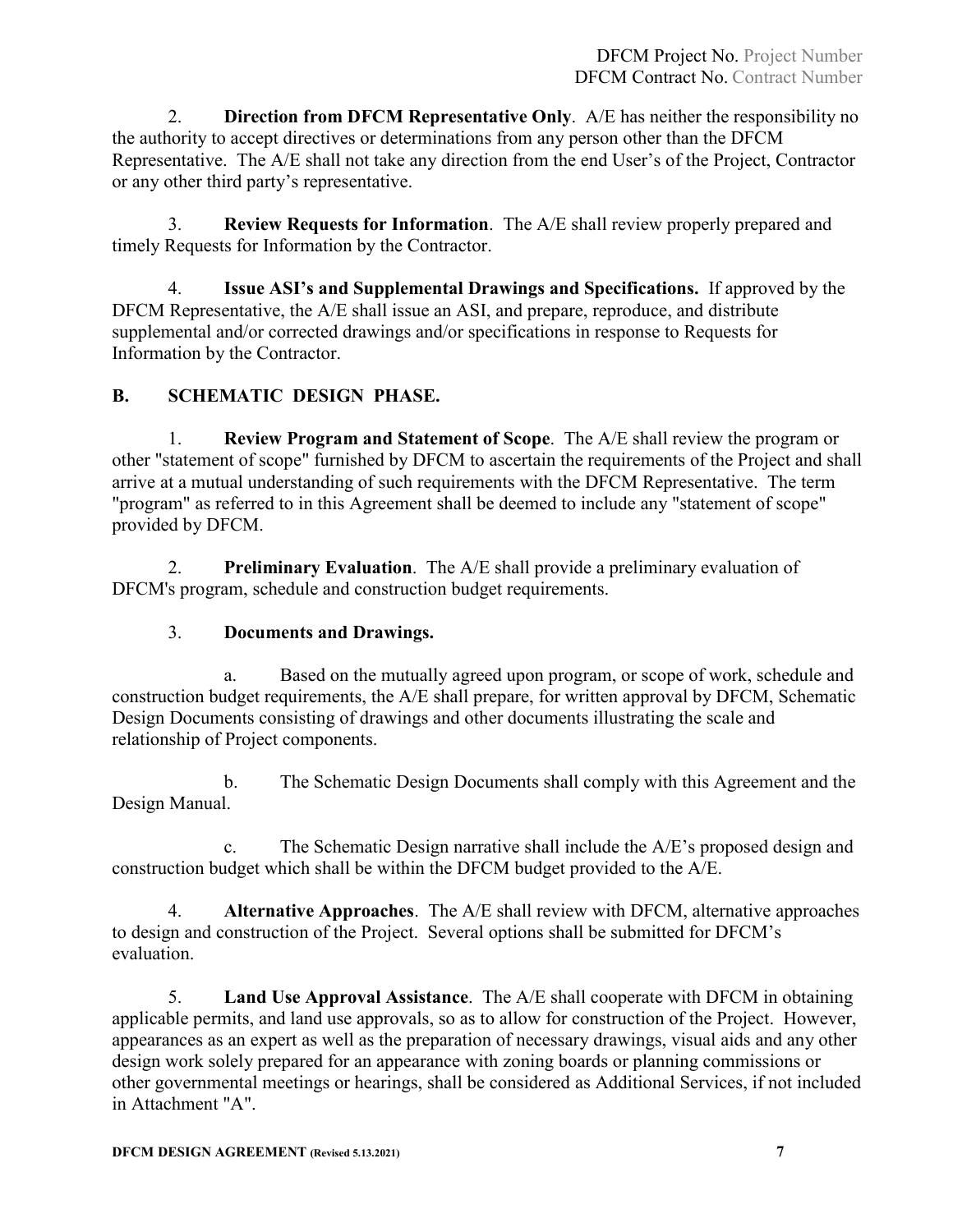# **C. DESIGN DEVELOPMENT PHASE.**

1. **General Description of Design Development Submittal.** A/E shall prepare, for written approval by the DFCM Representative, Design Development Documents consisting of drawings and other documents to fix and describe the size and character of the Project as to architectural, structural, mechanical and electrical systems, materials and such other elements as may be appropriate. The narrative shall include the A/E's proposed design and construction budget which shall be within the DFCM budget provided to the A/E. The Design Development submittals shall comply with the following:

a. The DFCM approved Schematic Design Documents and any adjustments authorized by DFCM in the program, scope of work, schedule or construction budget; and

b. The provisions of this Agreement and the Design Manual.

2. **Authorization to Proceed Required in Writing from DFCM.** The A/E may proceed on and be paid for Design Development work only after a written authorization to proceed to the Design Development Phase is provided by the DFCM Representative.

3. Should DFCM initiate or require a material change from the approved Design Development Documents and there is no fault or responsibility of the A/E related to DFCM's initiation or requirement of the change, A/E's effort implementing said change(s) shall be compensated as an Additional Service and the schedule for delivery of A/E's services shall be equitably adjusted if/as appropriate.

# **D. CONSTRUCTION (CONTRACT) DOCUMENTS PHASE.**

1. **General Description of Construction Documents Submittal**. A/E shall prepare, for written approval by the DFCM Representative, Construction Documents consisting of Drawings and Specifications setting forth in detail the requirements for the construction of the Project. The narrative shall include the A/E's proposed design and construction budget which shall be within the DFCM budget provided to the A/E. The A/E shall advise the DFCM of any adjustments to previous preliminary estimates of Construction cost indicated by changes in requirements or general market conditions. The Construction Documents shall comply with the following:

a. The DFCM approved Design Development Documents and any further adjustments in the scope or quality of the Project or in the construction budget authorized by DFCM;

b. The Construction Documents shall comply with and identify all applicable codes, tests and inspections; and

c. The provision of this Agreement and the Design Manual.

2. **Authorization to Proceed Required in Writing from DFCM.** The A/E may proceed on and be paid for Construction Documents work only after a written authorization to proceed to the Construction Documents Phase is provided by the DFCM Representative.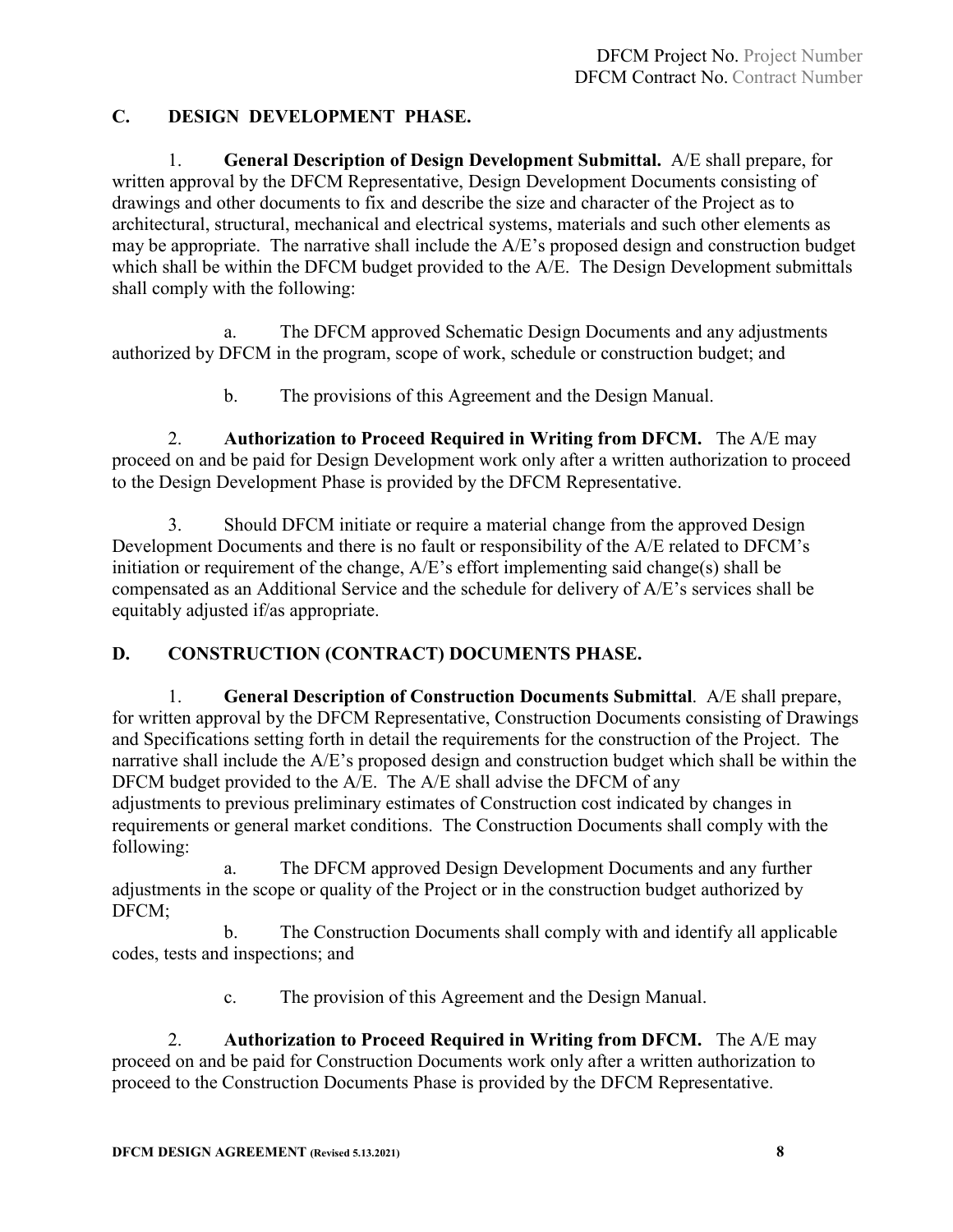3. **Assistance with Procurement Documents.** The A/E shall assist DFCM in the preparation of the necessary procurement documents to obtain a Contractor and other entities needed to complete the Project.

4. **Assist with Filing for Governmental Approval.** When requested by DFCM, A/E shall assist DFCM in preparation and filing of documents required for the approval of governmental authorities having jurisdiction over the Project.

# **E. PROCUREMENT OR NEGOTIATION PHASE.**

1. **In General.** The A/E, after written authorization is provided by the DFCM Representative, shall assist DFCM in obtaining bids or negotiated proposals and assist in awarding contracts for construction.

2. **Pre-Bid (including pre-proposal) Conference.** The A/E shall attend any pre-bid conference as requested by the DFCM. DFCM shall control all advertising, bid openings, publishing of bid results, awarding of the Contract.

3. **Available for Interpretations.** The A/E shall at all reasonable times be available personally, or have available, a responsible member of his or her staff to make such interpretations of the Construction Documents as are necessary to facilitate completion of the construction contract.

# **F. CONSTRUCTION PHASE - ADMINISTRATION OF THE CONSTRUCTION CONTRACT.**

1. **Commencement and Termination.** The A/E's responsibility to provide Basic Services for the Construction Phase commences with DFCM's written authorization to proceed on to this Phase and terminates upon the completion of the guaranty period of the Contractor's work, unless extended by written agreement of the A/E and DFCM. Any final payment made prior to the end of the guaranty period does not terminate A/E's obligation to provide full performance of the A/E's services throughout the guaranty period for the fee already paid for basic services.

2. **A/E's General Assistance During Construction and One-Year Guaranty Period.**  A/E shall advise and assist DFCM (1) during the Construction Phase, and (2) during period of the Contractor's guaranty obligations under the Contract Documents. During the One-Year Guaranty Period, the A/E shall make a qualified representative available to answer questions and to perform a 1-year guaranty walk through. A/E shall have authority to act on behalf of DFCM only to the extent provided in this Agreement unless otherwise modified in writing by DFCM and A/E. The A/E shall be liable for any representations made by the A/E or anyone for whose acts the A/E may be liable, not consistent with the provisions of the Contract Documents, unless DFCM has given written approval in advance.

# 3. **Site Visits.**

a. **In General.** Site visits shall be conducted in accordance with Attachment "A" and the Contract Documents.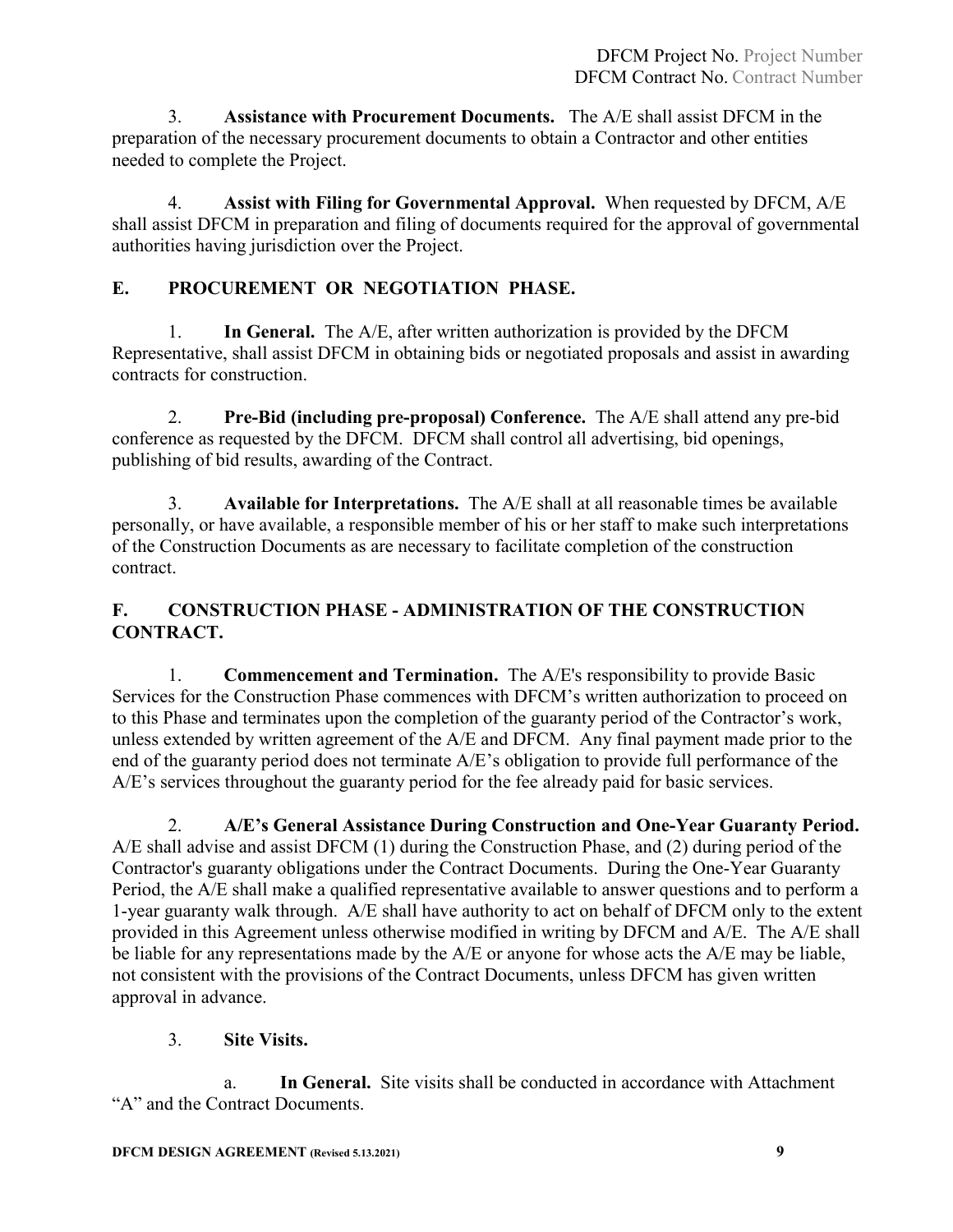## b. **Compliance with Contract Documents, Reporting Defects and**

**Deficiencies.** Site visits shall require the A/E to examine the Work of the Contractor in progress to assist the DFCM in identifying any lack of compliance with the Construction Documents, defects or deficiencies in the Work and to determine whether the Work is proceeding in a manner such that, when completed, will likely be in accordance with the Construction Documents. Except as may otherwise be provided in Attachment "A", the A/E's on-site construction-phase services are (i) not full-time, continuous, or exhaustive; (ii) do not include a duty to discover latent defects in the Work; and (iii) do not constitute a guarantee of the A/E's Work or relieve the Contractor of its responsibilities. A/E is not responsible for the Contractor's selected means, methods, or sequences of work. The A/E shall cooperate and assist the DFCM in enforcement of the Construction Documents. The A/E shall promptly report known or obvious defects to the DFCM. This provision does not relieve the Contractor of its responsibility to comply with the Construction documents.

c. **Written Report**. A/E shall promptly submit to DFCM a written report subsequent to each site visit.

d. **Limitations.** A/E shall not be required to make exhaustive or continuous onsite inspections or observations to check the quality or quantity of the Work unless specified elsewhere in this Agreement including the Attachment(s).

4. **Submittals.** Contractor submittals shall be addressed in accordance with the Contract Documents.

5. **Modifications.** A/E shall prepare Change Orders, or Construction Change Directives, with supporting documentation and data for DFCM's approval and execution in accordance with the Contract Documents, and may issue ASI's not involving an adjustment in the Contract Sum or an extension of the Contract Time which are not inconsistent with the intent of the Contract Documents. ASI's must be approved by the DFCM Representative prior to being issued. When approved by DFCM, the A/E shall prepare Statements of Justification, detailed cost and time estimates of the proposed change in the work, Requests for Proposals, Construction Change Directives, and Change Orders. A/E shall prepare, reproduce, and distribute Drawings and Specifications to completely describe Work to be added, deleted, and/or modified. The preparation of all such documentation shall not be considered additional services unless the change in the Work is determined by DFCM to be a scope change and/or an unknown condition.

6. **Record Drawings (As-Builts).** The A/E shall monitor the Contractor's efforts to regularly update the redline drawings during construction. Upon completion of the Construction Phase, A/E shall prepare Record Drawings based upon redline construction drawings and/or other information provided by Contactor. A/E has no duty to verify the accuracy or completeness of said information and, unless A/E knows that said information is on its face inaccurate and/or incomplete, A/E is entitled to rely upon said information in preparing Record Drawings. If and to the extent A/E knows that said information is on its face inaccurate and/or incomplete, A/E shall promptly advise DFCM in reasonable detail of the inaccurate and/or incomplete information. Subject to said obligation to advise and its obligation to transcribe the Contractor's redline construction drawings and/or other information provided by Contractor in a manner consistent with the Standard of Care, A/E makes no representation regarding the accuracy or completeness of its Record Drawings.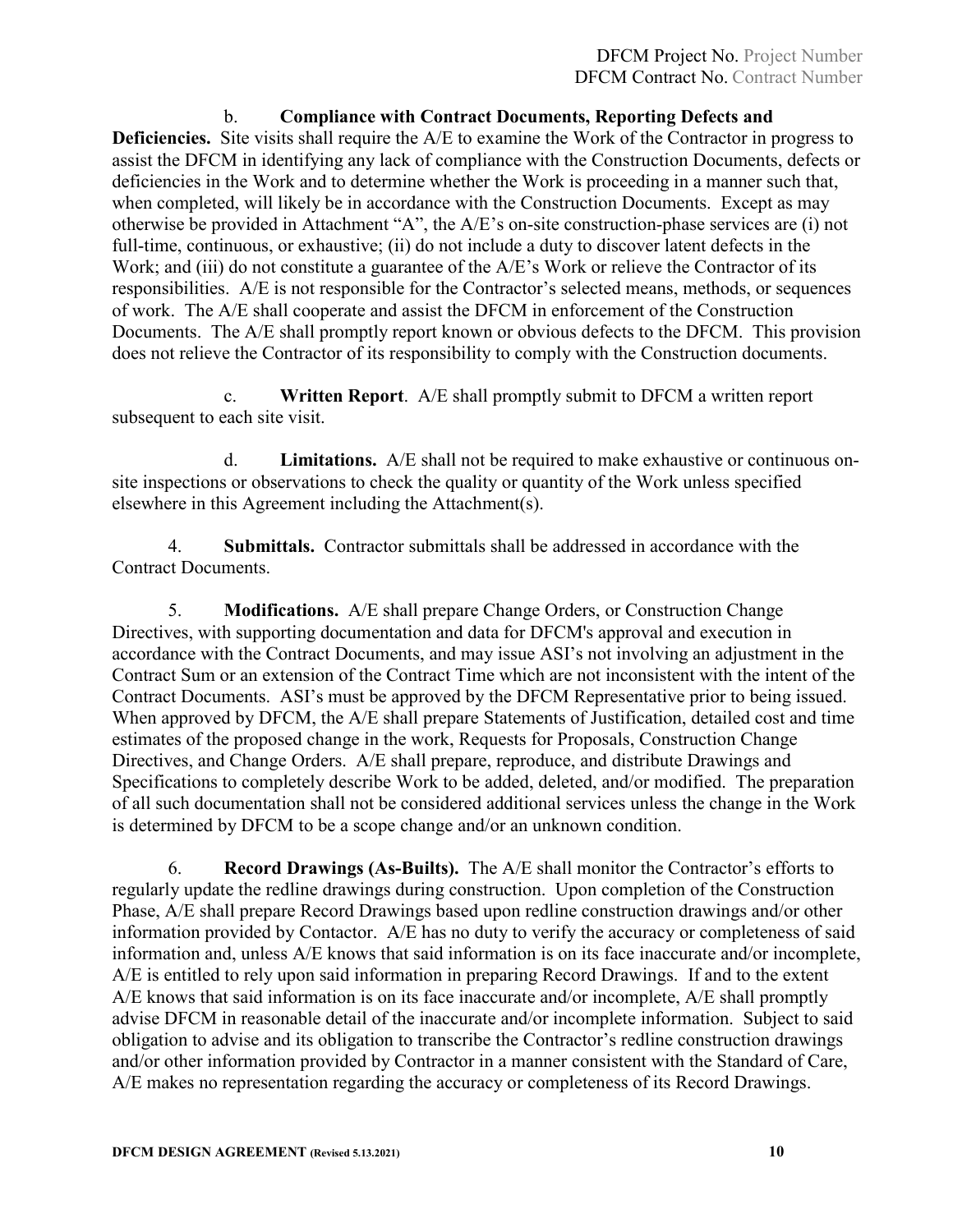7. **Review Process.** A/E shall comply with any review process required by DFCM. A/E shall make submissions to the reviewing entity in a timely manner so as not to delay the reviewing entity.

8. **Specific Delay Liability of A/E.** The A/E shall be liable to DFCM for damages incurred to DFCM or the State of Utah as a result of impact on the Contractor's critical path schedule to the extent due to A/E's error, act or omission.

9. **Notification of Impacts on Critical Path.** The A/E shall promptly notify DFCM in writing of facts, events or circumstances of which the A/E is or should be aware and which have or likely will adversely impact the critical path schedule.

# **ARTICLE VI. DELIVERABLE INSTRUMENTS OF SERVICE**

**A. DEFINED.** "Deliverable Instruments of Service" as used in this Agreement shall mean the drawings, specifications, addendum, attachments, calculations, manuals, reports, official project meeting minutes, project observation reports and/or other information, regardless of medium, identified in and required to be delivered or submitted to the DFCM under this Agreement.

**B. OWNERSHIP**. It is acknowledged and agreed that all documents developed pursuant to this Agreement are Instruments of Service. Deliverable Instruments of Service are the sole property of DFCM. DFCM shall have unlimited rights, for the benefit of DFCM, in all said deliverable instruments of service, including, but not limited to use, re-use, modification, and transferability for reference only related to the site.

**C. PROMOTIONAL ISSUES.** The A/E shall have the right to include photographic or artistic representations of the design of the Project among the A/E's promotional and professional materials, provided that the A/E appropriately gives recognition to the State of Utah regarding the Project. The A/E shall be given reasonable access to the completed Project to make such representations. However, the A/E's materials shall not include the DFCM confidential or proprietary information. The DFCM shall provide professional credit for the A/E in the DFCM's promotional materials that relate to the A/E's work for the Project. Except to the extent related to the A/E's defense of any statements made by others in regard to the A/E's performance, and notwithstanding any other provision of this Agreement, the A/E shall not make any public information release in connection with services performed under this Agreement without the advance written approval of the Director of the Division of Facilities Construction and Management.

**D. LICENSE.** A/E hereby grants DFCM a nonexclusive license for governmental purposes to any copyrighted portion of Deliverable Instruments of Service. Such license shall include, but not be limited to, the right to use and reuse such copyrighted materials to construct the buildings, facilities, or other matters covered by such copyrighted materials for additional use and to license such copyrighted materials for reuse. DFCM's rights and licenses in and to said Deliverable Instruments of Service are conditioned upon A/E receiving all sums related to DFCM approved deliverables due under this Agreement.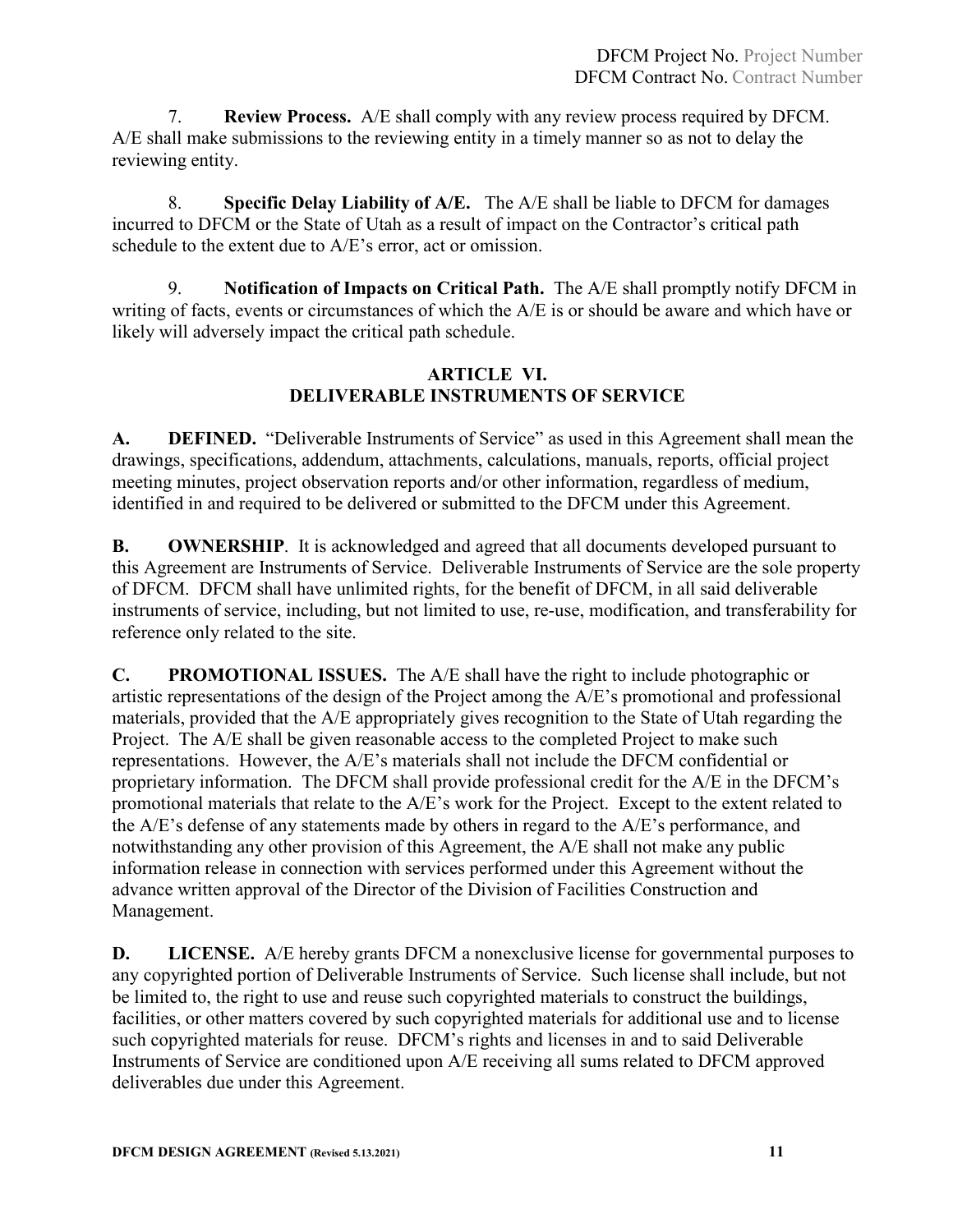## DFCM Project No. Project Number DFCM Contract No. Contract Number

# **E. INDEMNIFICATION RELATED TO CERTAIN DFCM'S ACTION WITH**

**DELIVERABLES.** DFCM's use on other projects, DFCM's re-use, or DFCM's modification of the Deliverable Instruments of Service shall be at DFCM's sole risk and without recourse against A/E, its Subconsultants at any tier, and their principals, agents and employees. DFCM shall hold harmless, indemnify and defend A/E, its Subconsultants at any tier and their respective principals, agents and employees from and against any and all actions, claims, loss, or damages of any nature whatsoever to the extent related to and resulting from any said use, re-use, or modification of all or any portion of the Deliverable Instruments of Service by or on behalf of DFCM, or under any license issued by, through, or on behalf of DFCM, irrespective of any actual or alleged fault on the part of the indemnitee(s). Under no circumstances shall A/E be indemnified for the use of the Deliverable Instruments of Service for the Project that is the subject of this Agreement. For purposes of this paragraph, DFCM includes the State of Utah or any department, division or agency of the State of Utah.

**F. ACCESS TO DELIVERABLES.** A/E, for a period of three (3) years after completion of the Project, agrees to furnish and to provide access to all the aforesaid Deliverable Instruments of Service upon the request of DFCM. DFCM shall pay all costs for labor, reproduction and/or shipping of requested documents. DFCM agrees to make no demand on A/E for responsibility for DFCM use of such material for any other DFCM work which is not the subject of an Agreement between DFCM and the A/E for such use.

**G. STAMP**. If the A/E is not the same A/E commissioned for the project within the Deliverable Instruments of Services, DFCM shall reasonably remove all indications of authorship, including the title blocks, names, initials, signatures, and professional stamps of A/E, its Subconsultants at any tier, and their agents and employees.

## **ARTICLE VII. COMPENSATION, PAYMENTS TO THE A/E, AND DAMAGES**

**A. FEES IN ATTACHMENT "A".** Payment shall be in accordance with the schedule of lump sum payments for each phase listed under this Agreement as shown in the Schedule of A/E's and Subconsultant Fees in Attachment "A". Progress payments with respect to such lump sum amounts shall be based upon percentage of such services completed.

**B. PAYMENT IN FULL.** The fee for any particular phase or activity described in Attachment "A" shall be the full payment owing by DFCM for such phase or activity.

**C. WITHHOLDING OF PAYMENT; LIABILTY OF EXCESS OWING.** Should the A/E fail to perform any of its obligations hereunder, be in default of this Agreement, or otherwise fail to complete the services of this Agreement within the time established by the Project Schedule in Attachment "A", the A/E shall be liable to the DFCM for the actual damages incurred and such amount, may be deducted from any amount due or that may become due the A/E. To the extent that the damages exceed any amount that would otherwise be due the A/E, the A/E shall be liable for such excess to the DFCM. The DFCM may seek enforcement of such obligation by legal action, and if such is necessary, shall recover the related costs and attorney fees. Notwithstanding the above, the DFCM agrees that the A/E is not responsible for damages arising directly or indirectly from any delays for causes beyond the A/E's control.

**DFCM DESIGN AGREEMENT (Revised 5.13.2021) 12**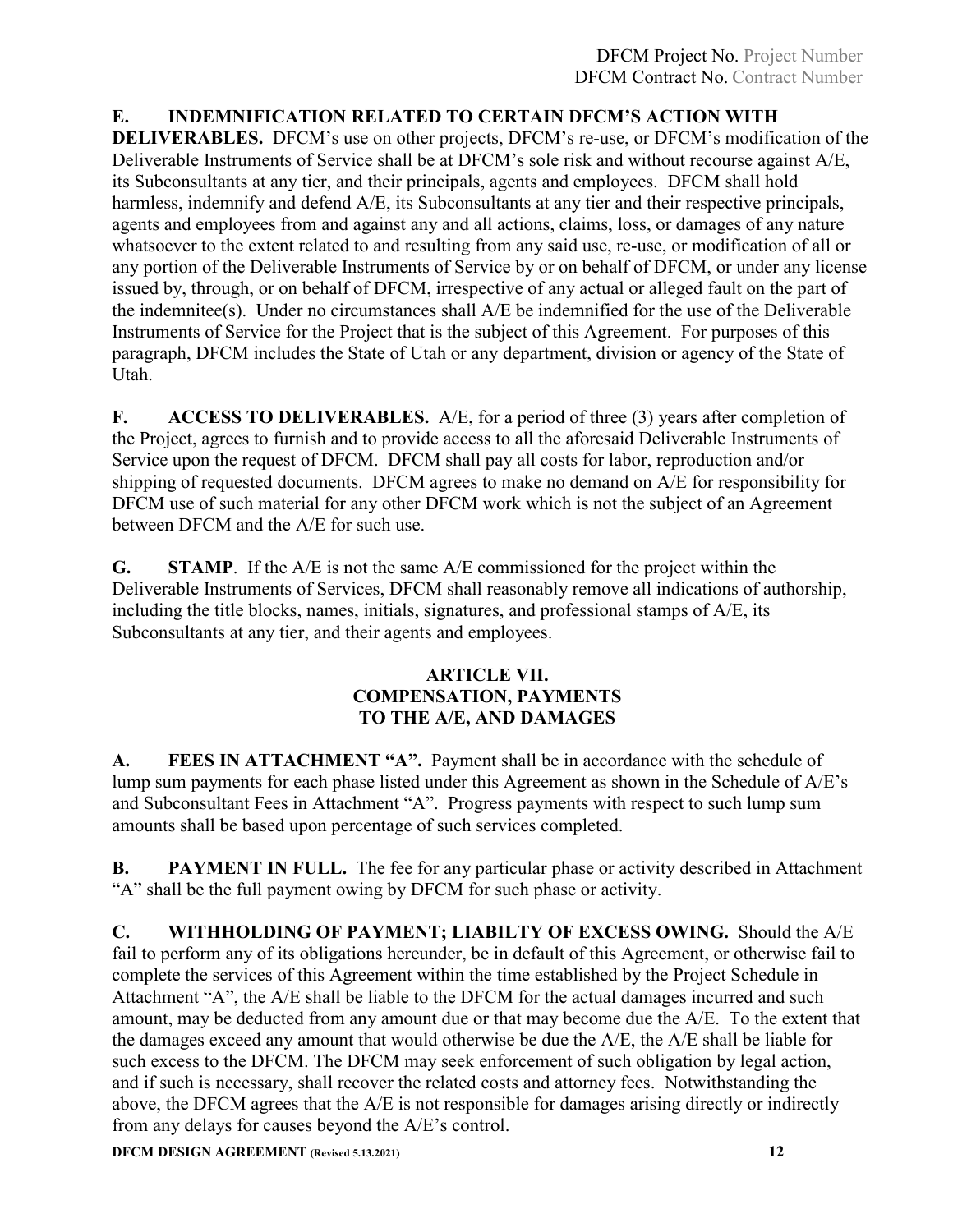**D. OTHER PREREQUISITES TO RECEIVE PAYMENT:** In addition to any other requirements under this Agreement, the following is required before any payment shall be made and/or deemed owed by the DFCM:

1. **Invoices.** The A/E shall submit invoices for progress payments not more than once a month. Invoices shall include the DFCM project and contract number, and be signed by the A/E. Each invoice shall include a detailed description by line item showing the contract prices, percentage of the services completed for the period, payments received to date, payment requested for the period, the overall percentage of completion, any lien waivers or releases previously requested by DFCM.

2. **Adjustments of Progress Payments.** The DFCM may, at its discretion, adjust any progress payments so that it corresponds to the percentage of completion as estimated by the DFCM. Notice shall be given to the A/E prior to making any such adjustments.

**E. ACCEPTANCE OF FINAL PAYMENT.** The acceptance by the A/E of final payment without a written protest filed with DFCM within three (3) days of receipt of final payment, shall release the DFCM from all claims and all liability to the A/E for fees and costs of the performance of the services pursuant to this Agreement.

**F. INTEREST ON LATE PAYMENTS.** Except as otherwise provided by law, if any payment is late based upon the provisions of this Agreement, the A/E shall be paid interest in an amount equal to the published Wall Street Journal prime rate plus 2%. The published Wall Street Journal Prime Rate shall be determined using such rate that is published closest to the 1<sup>st</sup> of the month for each month of the late period. The amount of payment of interest shall be apportioned using such rate(s) for the late period.

## **ARTICLE VIII. REQUIREMENTS FOR ADDITIONAL SERVICES.**

# **A. ADDITIONAL SERVICES; IN GENERAL.**

1. **Not Allowed when Correcting an Error, Omission or is Already Part of this Agreement.** Notwithstanding any provision of this Agreement, the A/E shall not be entitled to any additional compensation or the considering of any work as an additional service when such work is being performed in order to resolve an error or omission of the A/E or is otherwise required to meet the terms of this Agreement.

2. **Written Modification in Advance of Work Required.** The A/E shall perform additional services when authorized by a written modification to this Agreement in advance of the performance of the subject work. Failure of the A/E to obtain a written approval from the DFCM of the cost and authorization to proceed shall result in the A/E's forfeiture of the right to seek additional compensation for the contended additional service. A/E shall have no obligation, and shall not, begin or provide any additional services unless and until such written modification has been provided by the DFCM.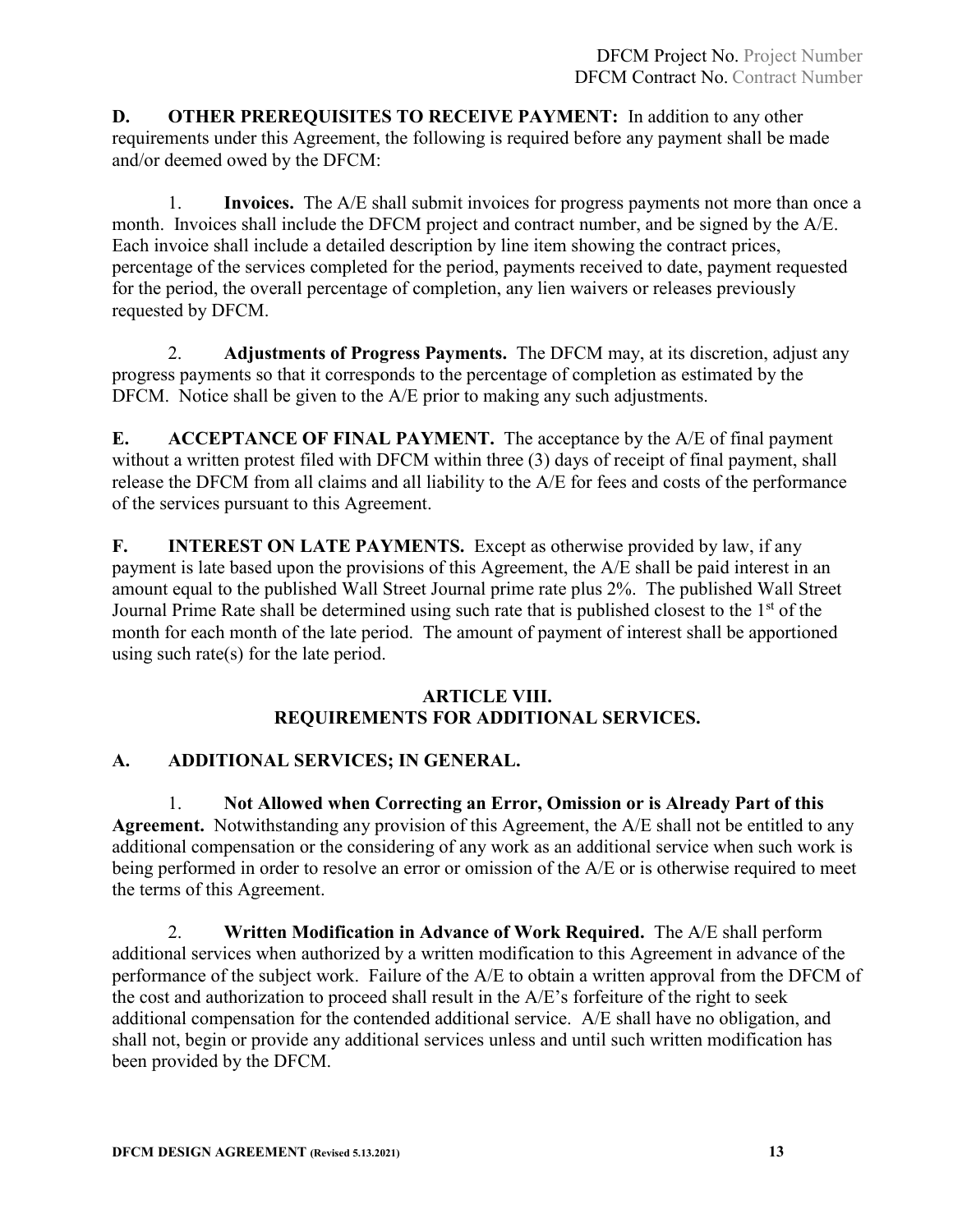# **ARTICLE IX. INSURANCE AND INDEMNIFICATION**

**A. INSURANCE.** To protect against liability, loss and/or expense arising in connection with the performance of services described under this Agreement, the A/E shall obtain and maintain in force during the entire period of this Agreement without interruption, at its own expense, the stated insurance from the [General Conditions.](https://dfcm.utah.gov/construction-management/#documents) The A/E shall require all Subconsultants to have and maintain these required policies. All of the following listed insurance coverages shall be submitted to DFCM according to the [General Conditions](https://dfcm.utah.gov/construction-management/#documents) by the A/E.

1. **A/E's Professional Liability Insurance.** The A/E shall maintain a Professional Liability Insurance policy in accordance with the [General Conditions.](https://dfcm.utah.gov/construction-management/#documents)

2. **Commercial General Liability Insurance.** A/E shall provide, at its own expense, Commercial General Liability Insurance in accordance with the [General Conditions,](https://dfcm.utah.gov/construction-management/#documents) including independent Subconsultants.

3. **Workers' Compensation Insurance and Employers' Liability Insurance.**  Worker's Compensation Insurance shall cover full liability under the Worker's Compensation Laws of the jurisdiction in which the Project is located at the statutory limits required by said jurisdiction's laws, also stated in the [General Conditions.](https://dfcm.utah.gov/construction-management/#documents)

4. **Automobile.** Automobile liability insurance shall be held in accordance with the [General Conditions.](https://dfcm.utah.gov/construction-management/#documents) Insurance shall cover all owned, non-owned, and hired automobiles used in connection with the work.

5. **Valuable Papers and Records Coverage and Electronic Data Processing (Data and Media) Coverage.** The A/E and all Subconsultants of the A/E shall provide coverage for the physical loss of or destruction to their work product including drawings, specifications and electronic data and media, in accordance with the [General Conditions.](https://dfcm.utah.gov/construction-management/#documents)

6. W**aivers of Subrogation.** All policies required as stated in the [General Conditions,](https://dfcm.utah.gov/construction-management/#documents) shall be endorsed to include waivers of subrogation in favor of the State of Utah and DFCM.

7. **Excess Coverage.** Any type of insurance or any increase of limits of liability not described in this Agreement and by the [General Conditions](https://dfcm.utah.gov/construction-management/#documents) which the A/E requires for its own protection or on account of any statute, rule or regulation, shall be its own responsibility and at its own expense.

8. **Certificates.** Before this Agreement is executed, the A/E shall submit to DFCM certificates showing proof of coverage for the policies listed in items 1-6 above.

9. **Maintain Throughout Agreement Term.** The A/E agrees to maintain all insurance required under this Agreement and in the [General Conditions](https://dfcm.utah.gov/construction-management/#documents) during the required term. If the A/E fails to furnish and maintain said required insurance, the DFCM may purchase such insurance on behalf of the A/E, and the A/E shall pay the cost thereof to the DFCM upon demand and shall furnish to the DFCM any information needed to obtain such insurance.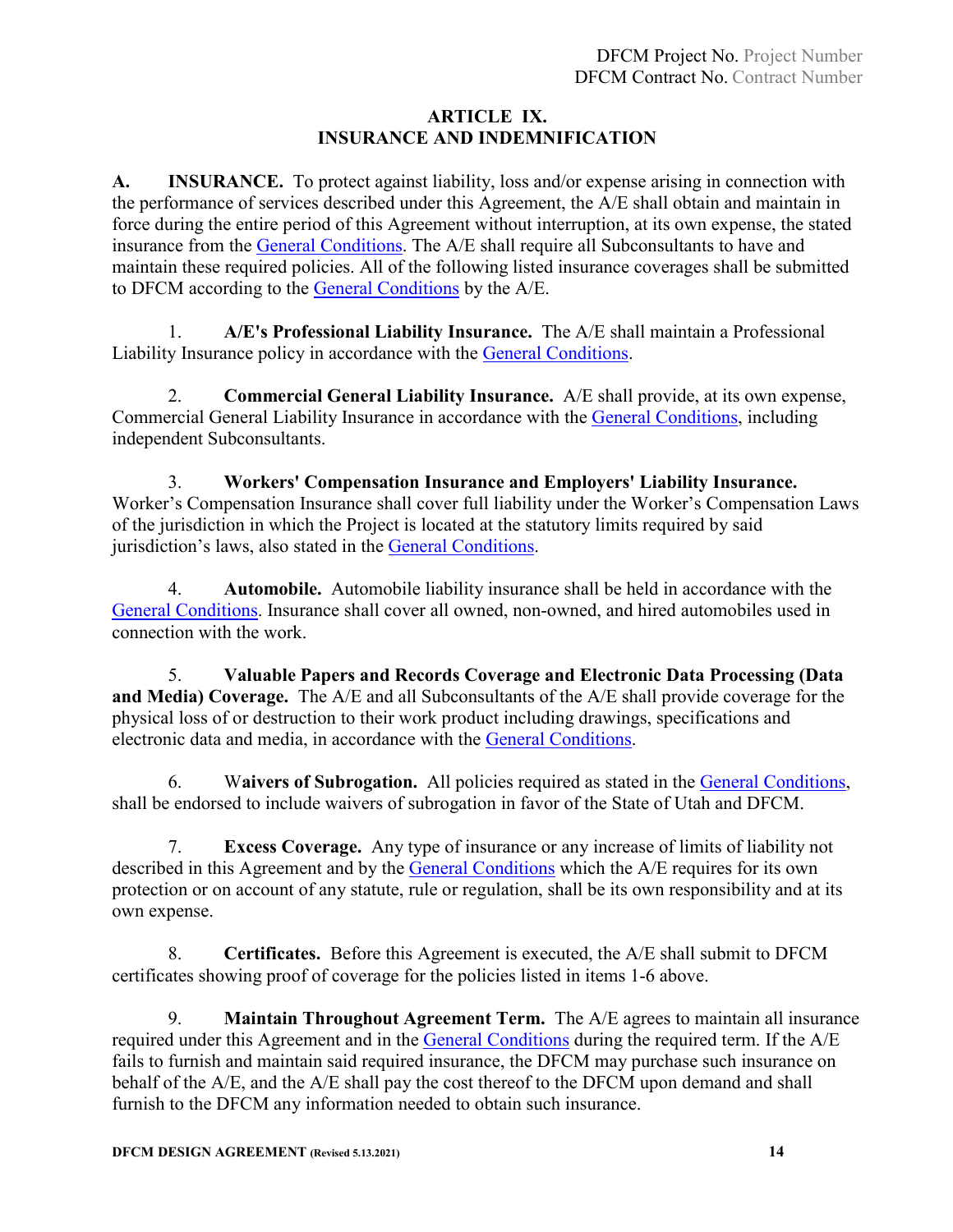10. **Not Relieve A/E of Liability.** The carrying of any insurance required by this Agreement shall in no way be interpreted as relieving the A/E of any other responsibility or liability under this Agreement or any applicable law, statute, rule, regulation or order.

11. **A/E Compliance with Policies.** A/E shall not violate or knowingly permit to be violated any of the provisions of the policies on insurance required under this Agreement.

# **B. INDEMNIFICATION**

1. **"Indemnitees"** as that term is used in this Article IX-B means the State of Utah, its institutions, agencies, departments, divisions, authorities, and instrumentalities, boards, commissions, elected or appointed officers, employees, agents, and authorized volunteers.

2. **"A/E"** as that term is used in this Article IX-B, means the A/E, its Subconsultants at any tier, or any of their agents, employees including those employed directly or indirectly, or other persons or entities for whose acts the A/E or its Subconsultants at any tier may be liable.

# 3. **Indemnification Requirements.**

a. **A/E's Indemnification of Indemnities.** To the fullest extent permitted by law, A/E shall indemnify and hold harmless the Indemnities from and against every kind and character of claims, damages, losses and expenses, including but not limited to reasonable attorneys' fees, to the extent caused by any negligent or wrongful act, error or omission of the A/E.

b. **Defense by A/E.** A/E shall defend all actions brought upon such matters to be indemnified hereunder and pay all costs and expenses incidental thereto, but the State of Utah shall have the right, at its option and its own expense, to participate in the defense of any such action without relieving the A/E of any obligation hereunder. A/E shall be reimbursed by DFCM their reasonable costs and expenses incurred under this provision to the extent such costs and expenses relate to the fault of DFCM and not the A/E.

c. **Not Affect Other Indemnification Rights or Obligations**. Such obligation shall not be construed to negate, abridge, or otherwise reduce any other right or obligation of indemnity which would otherwise exist as to any party or person under this Agreement.

d. **Not Affected by Workmen's Compensation or Certain Benefit Acts.** In claims against any person or entity indemnified under this paragraph by the A/E, the indemnification obligation under this paragraph shall not be limited by a limitation on the amount or type of damages, compensation or benefits payable by or for the A/E under workers' or workmen's compensation acts, disability benefits acts or other employee benefit acts.

e. **Affect of Written Directives by DFCM.** Notwithstanding any of the above, to the extent A/E is complying with a written directive from DFCM, that is not based on the A/E's recommendation, the A/E shall not be held liable under the indemnification provisions of this Agreement if the A/E has promptly disagreed with the written directive by delivering such objection to DFCM in writing.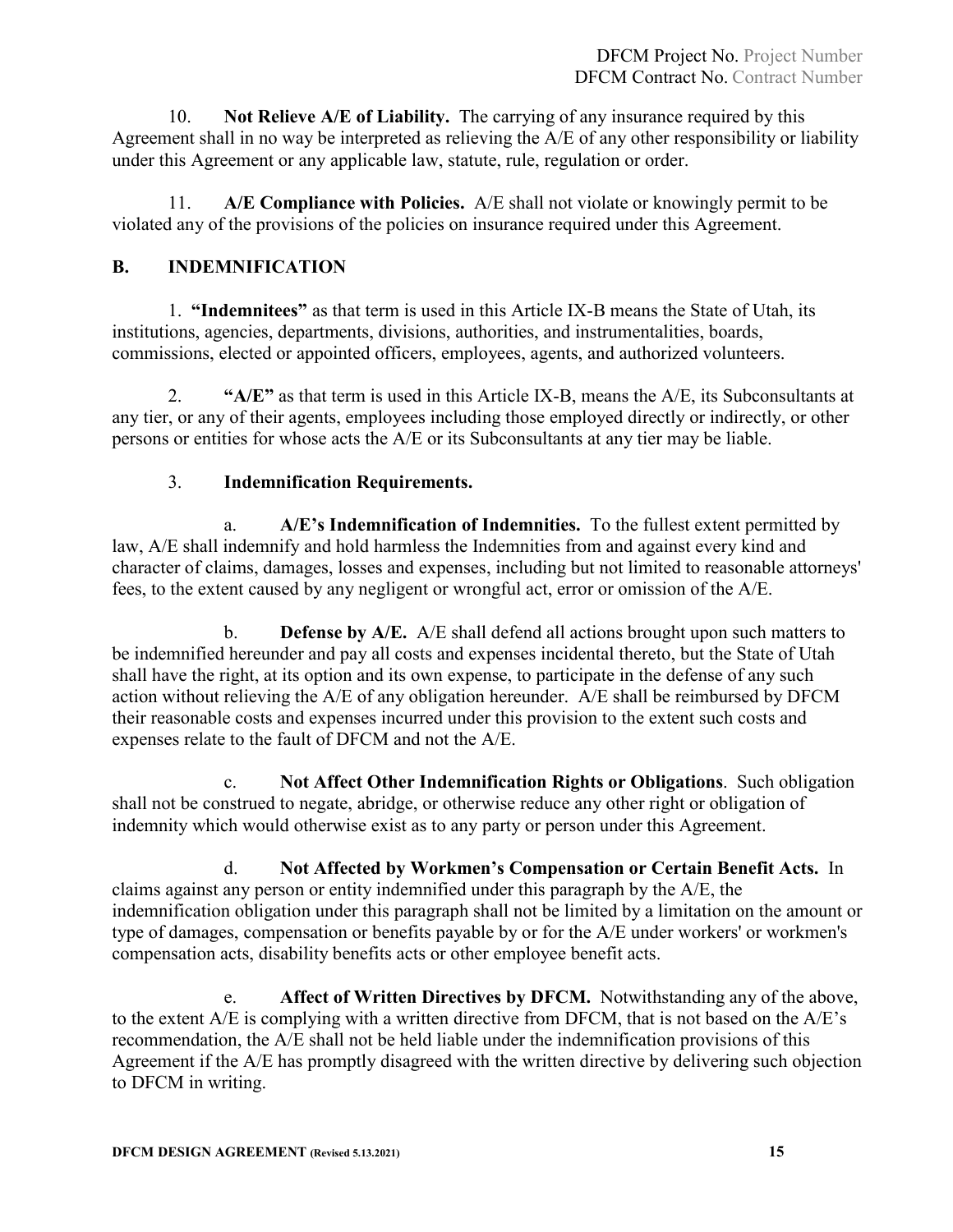f. **Specific Waiver for Damages Covered by Builder's Risk.** DFCM and A/E waive all rights against each other for damages, but only to the extent covered by the State of Utah's Builder's Risk Policy concerning damage to the Work during construction, except such rights as they may have to the proceeds of such insurance as set forth in the [General Conditions.](https://dfcm.utah.gov/construction-management/#documents) DFCM and A/E each shall require similar waivers from their Subconsultants and agents at any tier.

# **ARTICLE X. LIMITATIONS OF ACTIONS**

**A. STATUTE OF LIMITATION AND STATUTE OF REPOSE.** An action by or against the A/E, the A/E's Subconsultant, agent, independent Subconsultant, or anyone for whom the A/E may be liable, shall comply with and be bound by the applicable and lawful statute of limitation and statute of repose provisions. Notwithstanding this, any action by or against the A/E, the A/E's Subconsultant, agent, independent Subconsultant, or anyone for whom the A/E may be liable, that is based in contract or warranty shall be commenced within six (6) years of the date of substantial completion of the improvement or abandonment of construction except that such period of limitation shall be modified as follows:

1. **Fraudulent Concealment.** In the event that the A/E, the A/E's Subconsultant, agent, independent Subconsultant, or anyone for whom the A/E may be liable has fraudulently concealed the act, error, omission or breach of duty, or the injury, damage or other loss caused by the act, error, omission or breach of duty, the six year period shall not begin to run until such time as the DFCM discovers or, through the exercise of reasonable diligence, should have discovered its claim.

2. **Willful and Intentional.** In the event that the A/E, the A/E's Subconsultant, agent, independent Subconsultant, or anyone for whom the A/E may be liable commits a willful or intentional act, error, omission, or breach of duty, the six year period shall not begin to run until such time as the DFCM discovers or, through the exercise of reasonable diligence, should have discovered its claim.

3. **Unintentional and Nonfraudulent Latent Acts, Errors, Omissions or Breaches of Duty.** In the event of an unintentional and nonfraudulent latent act, error, omission or breach of duty, the DFCM shall have the time period allowed by Utah law and the Utah Code, unless a longer period is provided for in an attachment to this Agreement.

4. **"Different Period of Limitation" from Utah Code.** These provisions are understood and agreed to by the Consultant as establishing a "different period of limitations" as that term is used in UCA 78B-2-225(3)(a) or any other similar statute of the Utah Code. These provisions are not intended to shorten any time period allowed by Utah law and code for noncontract actions, including but not limited to, those based in tort.

# **ARTICLE XI. PRELIMINARY RESOLUTION EFFORTS, CLAIMS AND DISPUTES**

**DFCM DESIGN AGREEMENT (Revised 5.13.2021) 16 A. GENERAL CONDITIONS REQUIREMENTS APPLY**. The provisions of the Articles listed in this Agreement of the [General Conditions](https://dfcm.utah.gov/construction-management/#documents) shall allow to Preliminary Resolution Efforts, Claims and Disputes under this Agreement. References in all Articles in the Agreement to the term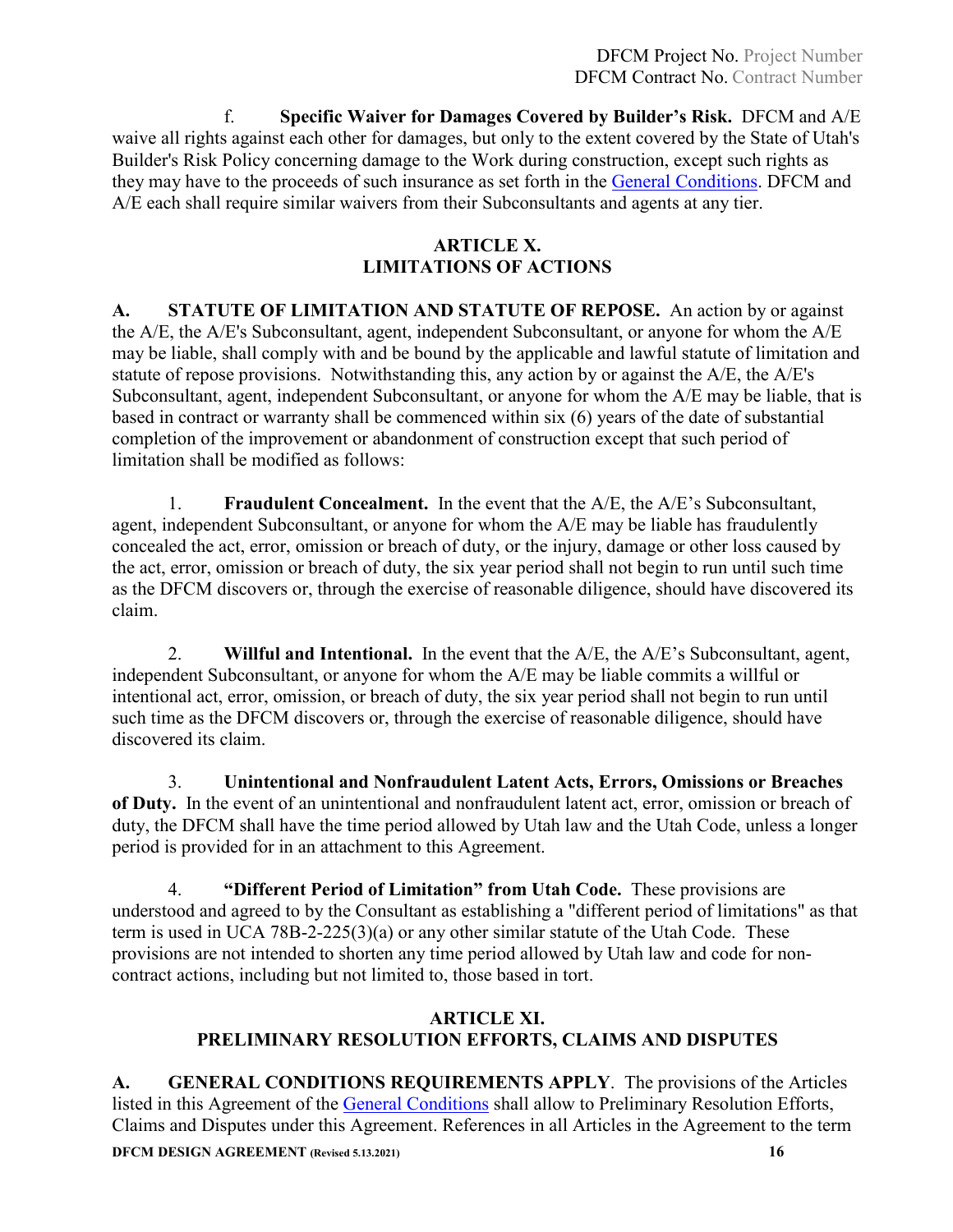"Contractor" and "Subcontractor" shall refer to A/E and Subconsultant under this Agreement, respectively. Unless inconsistent with the provisions of this Agreement, definitions in the [General](https://dfcm.utah.gov/construction-management/#documents)  [Conditions](https://dfcm.utah.gov/construction-management/#documents) shall apply to this Agreement.

**B. TIME FOR FILING.** Notwithstanding paragraph A above, the PRE must be filed in writing with the DFCM Representative within twenty-one (21) days of any of the following:

1. Issuance of a denial by DFCM of an A/E request for additional monies or other relief under this Agreement;

2. In the case of a Subconsultant, after the expiration of the time period for the A/E / Subconsultant PRE process under the [General Conditions;](https://dfcm.utah.gov/construction-management/#documents) or

3. When the A/E knows or should have known about any other issue where the A/E seeks additional monies, time or other relief from the State of Utah or DFCM.

**C. NOT LIMIT DFCM RIGHTS.** As stated in Rule R23-26-1(6), this does not limit the right of DFCM to have any of its issues, disputes or claims considered. DFCM reserves all rights to pursue its issues, disputes or claims in law or equity including, but not limited to, any or all of the following: damages, delay damages and impacts, losses, liability, patent or latent defects, or failure to perform under this Agreement. If the Director appoints an expert or a panel to consider any such issue(s), dispute(s) or claims(s) of DFCM, the A/E shall cooperate with such expert or panel process.

# **ARTICLE XII. TERMINATION OR SUSPENSION**

**A. TERMINATION FOR CAUSE**. The DFCM or A/E may terminate this Agreement for cause should the other party fail to substantially perform the material covenants herein contained at the time and in the manner herein provided, including the failure to design the project within the Construction Budget. In such event, the party seeking termination shall give the other party fourteen (14) calendar days written notice of intent to terminate for cause. If the other party cures said default, or is diligently pursuing a cure, within said fourteen (14) day period, there shall be no termination for cause.

1. **DFCM May Proceed; Liabilities.** In the event of such termination for cause by the DFCM, the DFCM may proceed with the work in any manner deemed proper by the DFCM. The cost to the DFCM or damage to the DFCM as a result of the failure to perform shall be deducted from any sum due the A/E under this Agreement, and the balance, if any, shall be paid to the A/E upon demand. If the cost or damage to the DFCM exceeds the sums due the A/E, such costs or damages shall be paid to the DFCM by the A/E.

2. **Paid Sums Owing Through Date of Termination.** In the event of such termination for cause by the A/E, the A/E shall be paid all sums owing A/E through the date of termination. Under no circumstances, shall A/E be paid for any other sums related to the termination for cause, including but not limited to, lost profits or consequential damages.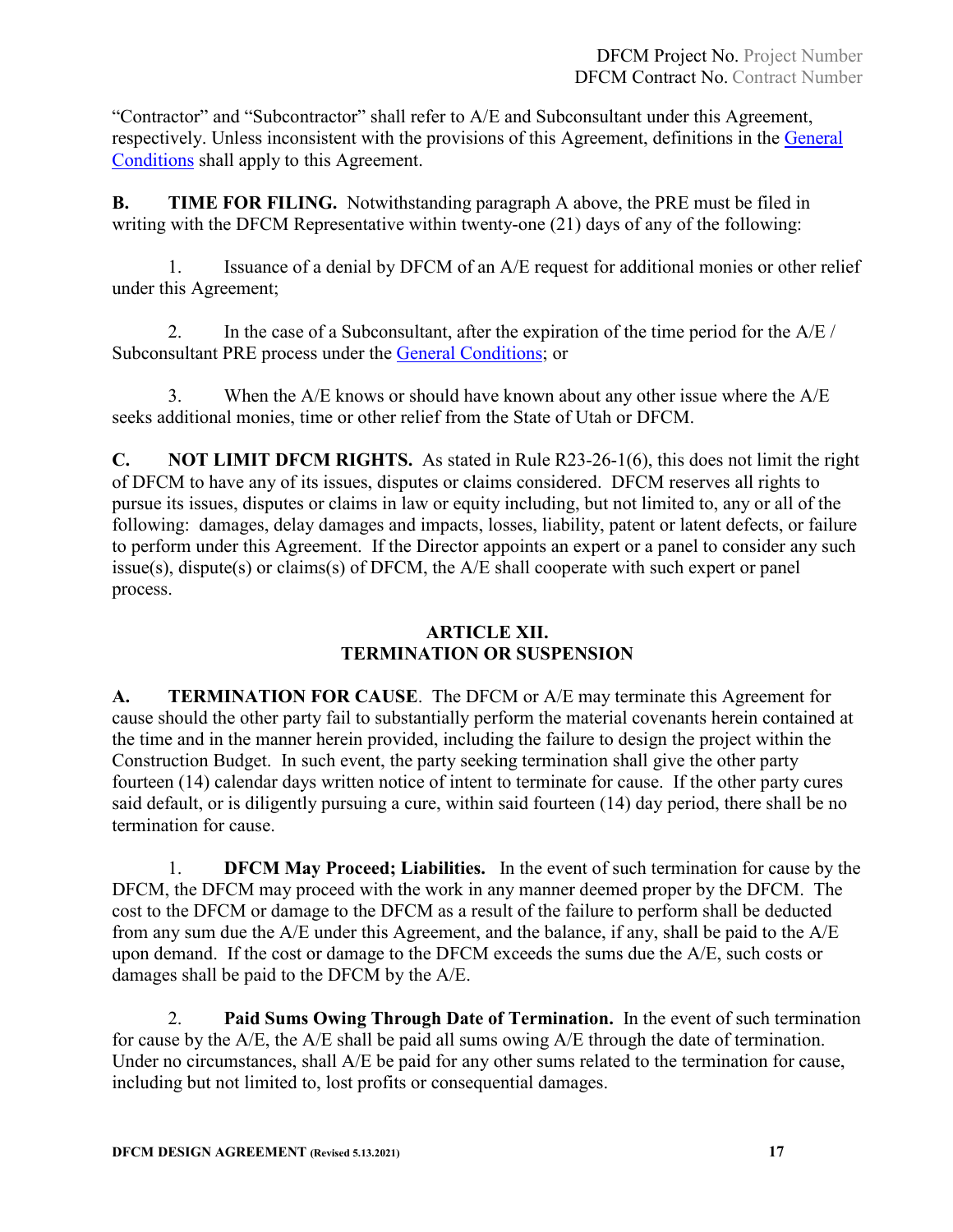**B. TERMINATION FOR CONVENIENCE.** The DFCM reserves the right to terminate this Agreement for convenience or any reason upon fourteen (14) calendar days written notice to A/E. The DFCM may also suspend the services of the A/E for a period not to exceed 180 days and pay the A/E all sums owing through the date of suspension. For any period beyond 180 days, the A/E may consider it a termination for convenience. Should said termination occur during or upon completion of the Schematic Design Phase, A/E shall be entitled to receive and shall be paid all fees stated herein through the Schematic Design Phase, together with reimbursable expenses incurred to date, less the amount of said fees and expenses paid by DFCM and received by A/E through said date. Should said termination occur during the Design Development Phase or any subsequent phase, A/E shall be entitled to receive and shall be paid the greater of: (i) all fees earned and reimbursable expenses incurred through the effective date of said termination, less said fees and expenses paid by DFCM and received by A/E through said date; (ii) the actual, reasonable cost to A/E and its Subconsultants (regardless of tier) of the authorized services provided, plus a profit thereon of 10%, plus reasonable reimbursable expenses incurred under this Agreement through the effective date of said termination, less said fees and expenses paid by DFCM and received by A/E through said date; or such other amount as agreed to by A/E and DFCM.

**C. DEATH OR INCAPACITY.** If the A/E transacts business as a sole proprietorship, the A/E's death or incapacity shall automatically terminate this Agreement as of the date of such event. Under these circumstances, neither the A/E nor the A/E's estate shall have any further right to perform hereunder and the DFCM shall pay the A/E or the estate shall be paid through the date of termination.

**D. DELIVERABLES PROVIDED TO DFCM.** Promptly after termination and payment of any sums owing the A/E, the A/E shall deliver all of the Deliverable Instruments of Services, including those in progress, to the DFCM as hereinbefore described.

**E. RIGHT TO COMPLETE.** Subject to the above termination provisions of this Agreement, DFCM shall have the right to complete the work or any portion thereof by itself or others, and to modify and/or use the A/E's work in part or in its entirety as hereinabove described.

# **ARTICLE XIII. GENERAL LEGAL REQUIREMENTS**

**A. SEVERABLE AGREEMENT.** This Agreement is severable. Authorization to perform one of the design phases or activities under this Agreement shall not be considered as creating any obligation of DFCM to authorize any further phase(s) or activity(ies).

**B. INDEPENDENT CONTRACTOR.** A/E is an independent contractor and not an employee of DFCM or the State of Utah. A/E shall have no authorization, express or implied, to bind the State of Utah or DFCM to any agreement, settlement, liability or understanding whatsoever, nor to perform any acts as agent for the State of Utah or DFCM, except as specifically set forth in this Agreement.

**C. THIRD PARTIES.** Nothing contained in this Agreement shall create a contractual relationship or a cause of action in favor of a third party against the State of Utah and DFCM and/or A/E or its-Subconsultants at any tier.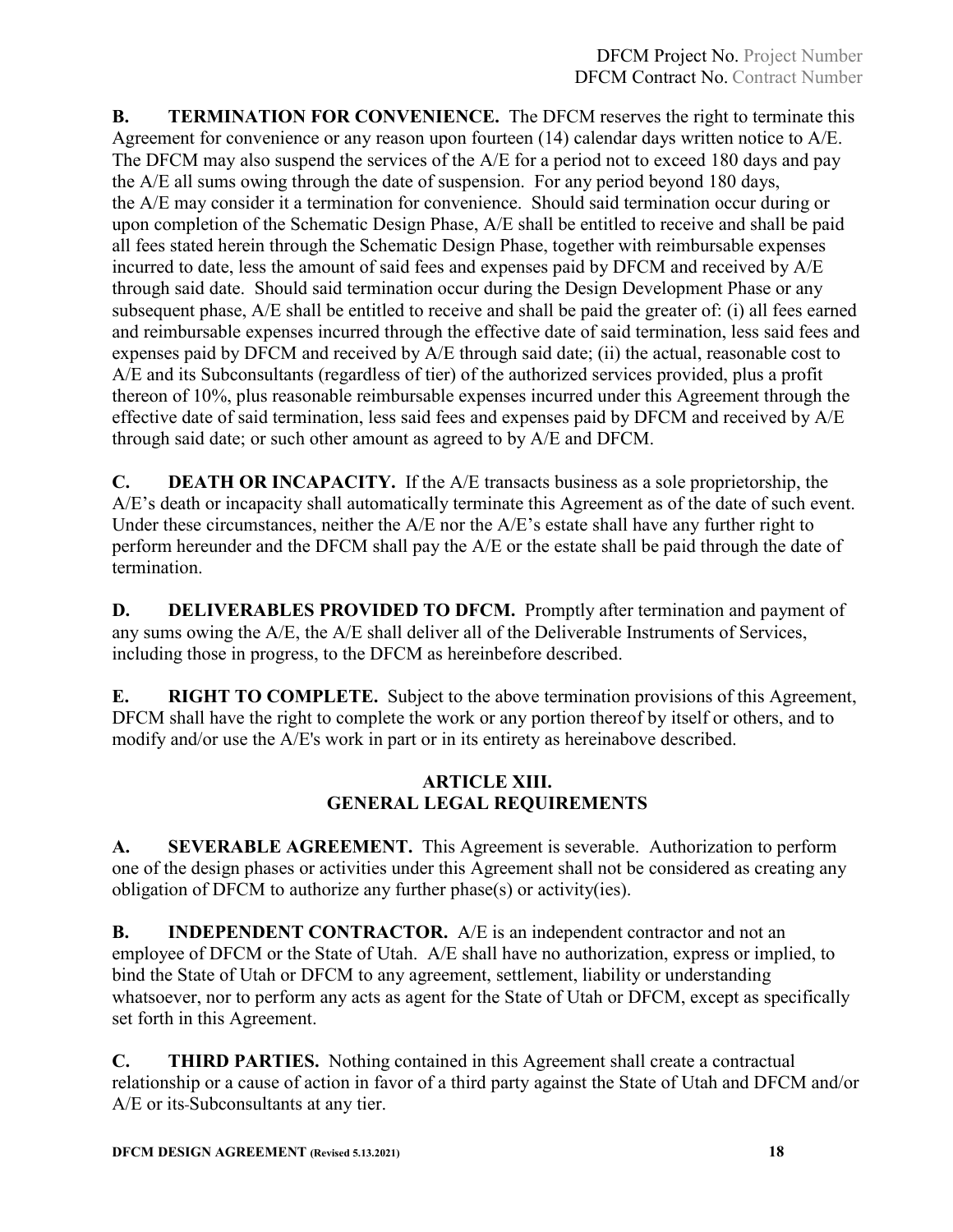**D. AGREEMENT BINDING AND ASSIGNMENT LIMITATIONS.** This Agreement shall be binding upon DFCM, A/E, and their respective partners, employees, agents, joint ventures, successors and assigns. Neither the performance of this Agreement, a right or claim, nor any part thereof including any monies to be paid, may be assigned by the A/E or DFCM without the prior written consent and approval of the other party. The DFCM may assign this Agreement to an institutional lender providing financing for the Project. In such event, the lender shall assume the DFCM's rights and obligations under this Agreement. The A/E shall execute all consents reasonably required to facilitate such assignment.

**E. ENTIRE AGREEMENT AND AMENDMENT LIMITATION.** This Agreement represents the entire and integrated agreement between the DFCM and the A/E and supersedes all prior negotiations, representations or agreements, either written or oral. This agreement may be amended only by written instrument signed by both DFCM and A/E.

**F. NOTICES.** Any notice required by this Agreement shall be served upon the recipient's designated representative by hand delivery at the last known business address, or by mail with "delivery confirmation" to the last known address. Notwithstanding any other provision of this Agreement, written notice shall also be deemed to have been duly served by verified use of a FAX system by using the known and operative calling number. Service by use of the FAX system is encouraged when timely notice will benefit the DFCM, A/E, or Subconsultant. Notice shall be considered complete and verified upon the sending and confirmation of delivery using the FAX system, if on the same day notice is also sent by registered or certified mail, return receipt requested, to the last business address known to the party giving notice, confirming the FAX delivery.

**G. WAIVERS.** No waiver by the DFCM or A/E of any default shall constitute a waiver of the same default at a later time or of a different default.

**H. APPLICABLE LAW AND VENUE.** This Agreement shall be construed in accordance with the laws of the State of Utah. Venue for any legal proceeding regarding this Agreement shall in the Salt Lake County, State of Utah.

**I. AUTHORITY TO EXECUTE**. The A/E and DFCM each represent that the execution of this Agreement and the performance thereunder is within their respective duly authorized powers.

**H. ANTI-BOYCOTT IRAEL ACT.** In accordance with Utah Code § 63G-27-201, unless this Agreement is for a total value of less than \$100,000 or A/E has fewer than 10 full time employees: (1) the A/E certifies that the A/E is not currently engaged in a boycott of the State of Israel; and (2) the A/E agrees not to engage in a boycott of the State of Israel during the duration of this Agreement.